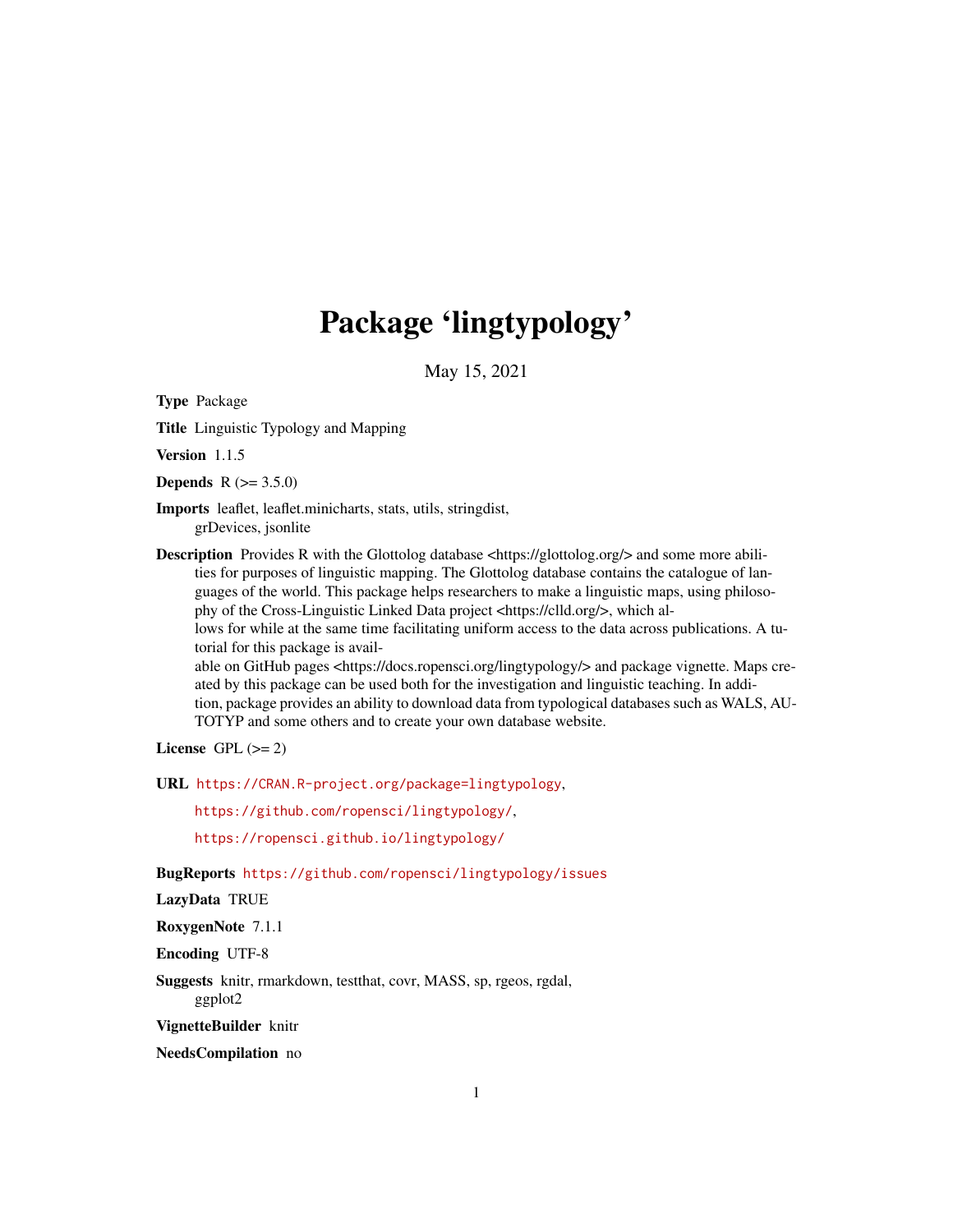Author George Moroz [aut, cre] (<https://orcid.org/0000-0003-1990-6083>), Kirill Koncha [ctb] (<https://orcid.org/0000-0003-0676-2658>), Mikhail Leonov [ctb], Anna Smirnova [ctb]

Maintainer George Moroz <agricolamz@gmail.com>

Repository CRAN

Date/Publication 2021-05-15 12:40:06 UTC

# R topics documented:

| 3                                                                                                              |
|----------------------------------------------------------------------------------------------------------------|
| $\overline{3}$                                                                                                 |
| $\overline{4}$                                                                                                 |
| $\overline{5}$<br>aff.lang                                                                                     |
| $\overline{5}$                                                                                                 |
| 6                                                                                                              |
| 6                                                                                                              |
| $\overline{7}$                                                                                                 |
| $\overline{7}$                                                                                                 |
| 8                                                                                                              |
| 9                                                                                                              |
| 9                                                                                                              |
| eurasianphonology.feature $\ldots \ldots \ldots \ldots \ldots \ldots \ldots \ldots \ldots \ldots \ldots$<br>10 |
| 11                                                                                                             |
| 12                                                                                                             |
| 13                                                                                                             |
| 13                                                                                                             |
| 14                                                                                                             |
| 14                                                                                                             |
| 15                                                                                                             |
| 16                                                                                                             |
| 16                                                                                                             |
| 17                                                                                                             |
| 18                                                                                                             |
| 18                                                                                                             |
| 19                                                                                                             |
| 20                                                                                                             |
| 25                                                                                                             |
| 26                                                                                                             |
| 26                                                                                                             |
| 27                                                                                                             |
| 28                                                                                                             |
| 28                                                                                                             |
| 29                                                                                                             |
| 29                                                                                                             |
| 30                                                                                                             |
| 30                                                                                                             |
|                                                                                                                |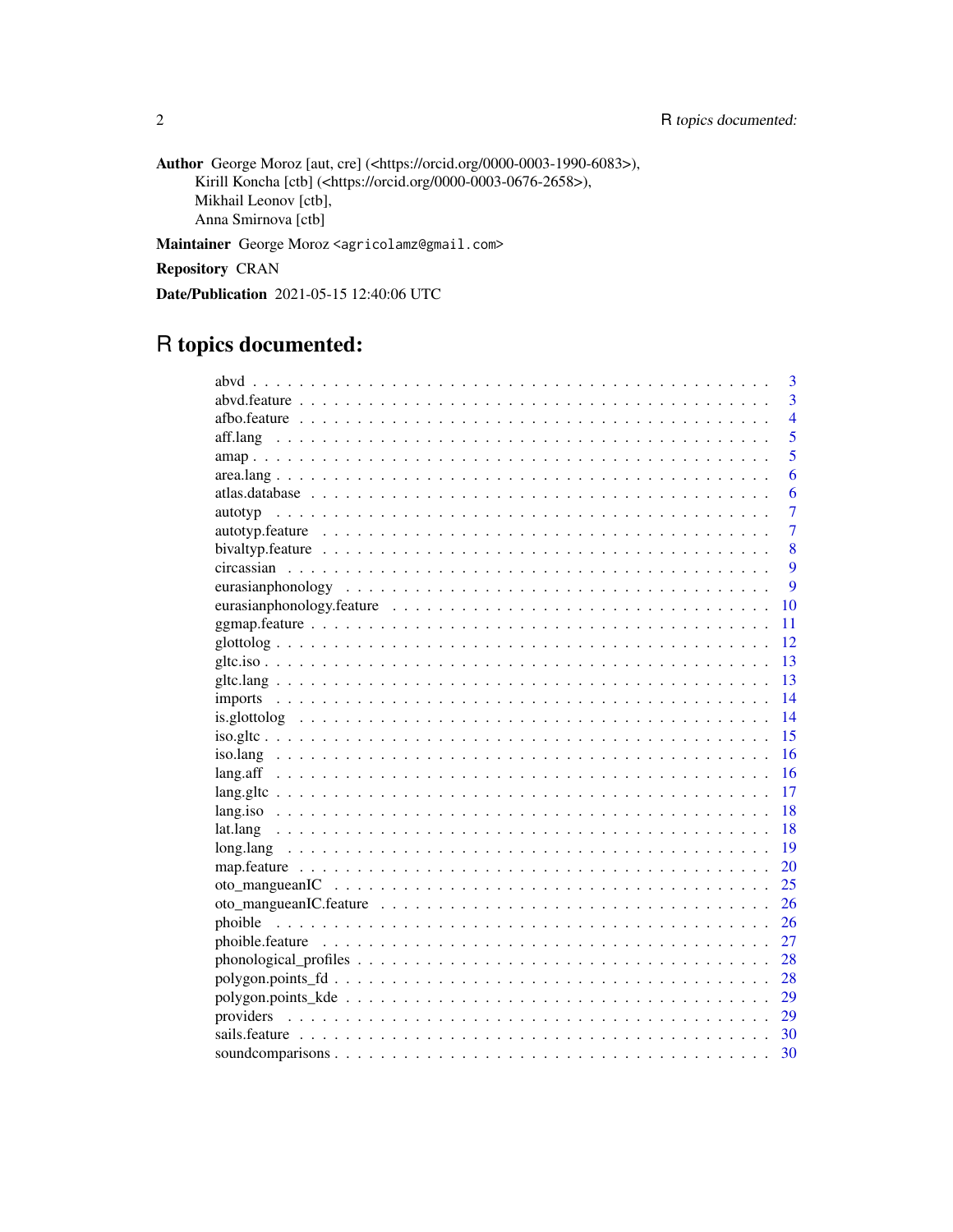#### <span id="page-2-0"></span> $a$ bvd $3$

abvd *ABVD's Language identifiers*

# Description

Language identifiers from ABVD (<https://abvd.shh.mpg.de/austronesian/>). This dataset is created for abvd. feature function.

#### Usage

abvd

#### Format

A data frame with 1468 rows and 2 variables:

id language identifier

glottocode Glottocode

<span id="page-2-1"></span>abvd.feature *Download ABVD data*

#### Description

This function downloads data from ABVD (<https://abvd.shh.mpg.de/austronesian/>) and changes language names to the names from lingtypology database. You need the internet connection.

#### Usage

```
abvd.feature(feature)
```
# Arguments

feature A character vector that define a language id from ABVD (e. g. "1", "292").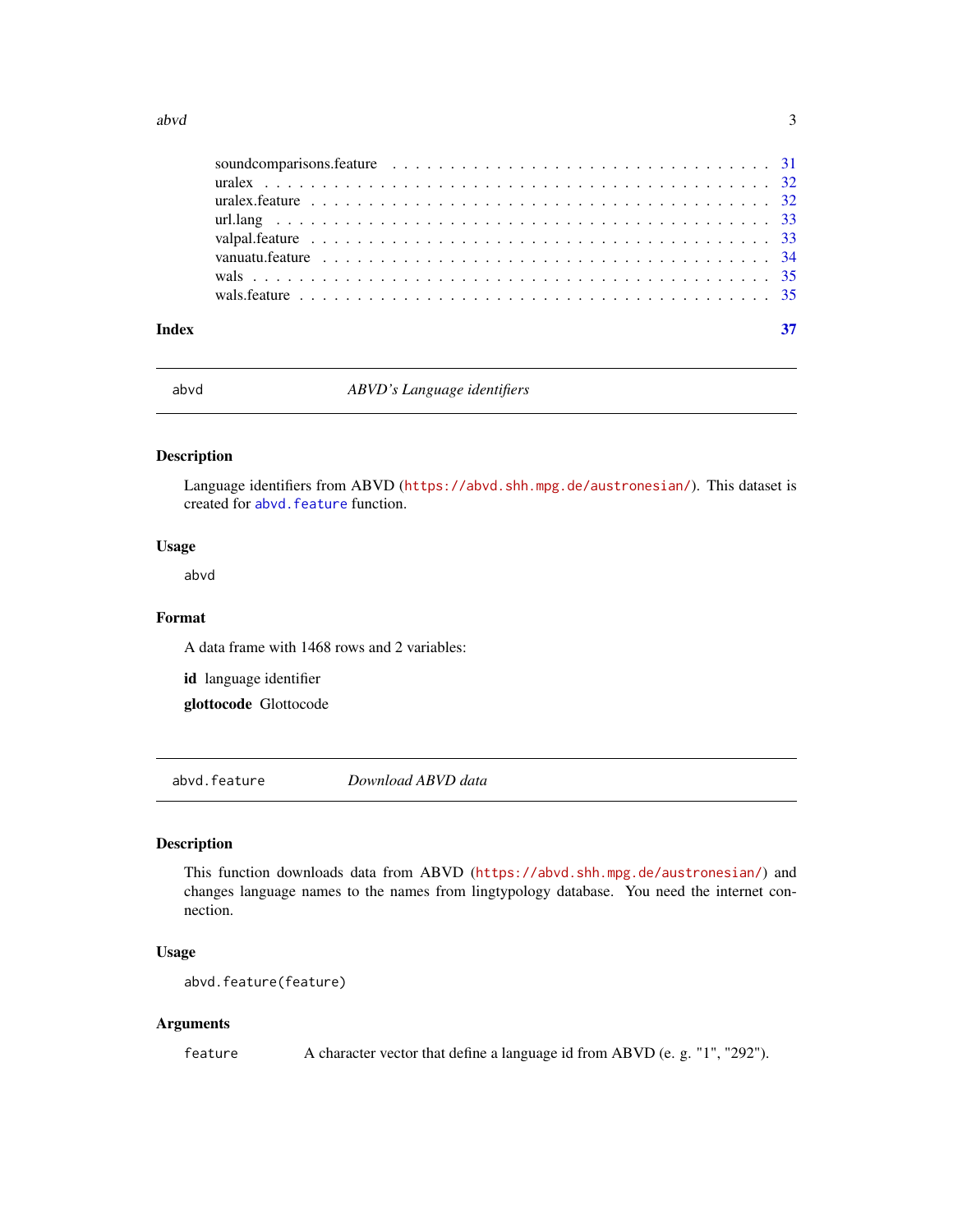<span id="page-3-0"></span>4 afbo.feature and the state of the state of the state of the state of the state of the state of the state of the state of the state of the state of the state of the state of the state of the state of the state of the stat

#### Author(s)

George Moroz <agricolamz@gmail.com>

#### See Also

[afbo.feature](#page-3-1), [autotyp.feature](#page-6-1), [bivaltyp.feature](#page-7-1), [eurasianphonology.feature](#page-9-1), [oto\\_mangueanIC.feature](#page-25-1), [phoible.feature](#page-26-1), [sails.feature](#page-29-1), [soundcomparisons.feature](#page-30-1), [uralex.feature](#page-31-1), [valpal.feature](#page-32-1), [vanuatu.feature](#page-33-1), [wals.feature](#page-34-1)

#### Examples

# abvd.feature(c(292, 7))

<span id="page-3-1"></span>afbo.feature *Download AfBo data*

#### Description

This function downloads data from AfBo (<https://afbo.info/>) and changes language names to the names from lingtypology database. You need the internet connection.

#### Usage

```
afbo.feature(features = "all", na.rm = TRUE)
```
#### Arguments

| features | A character vector that define with an affix functions from AfBo (e. g. "all",<br>"adjectivizer", "focus").    |
|----------|----------------------------------------------------------------------------------------------------------------|
| na.rm    | Logical. If TRUE function removes all languages not available in lingtypology<br>database. By default is TRUE. |

#### See Also

[abvd.feature](#page-2-1), [autotyp.feature](#page-6-1), [bivaltyp.feature](#page-7-1), [eurasianphonology.feature](#page-9-1), [oto\\_mangueanIC.feature](#page-25-1), [phoible.feature](#page-26-1), [sails.feature](#page-29-1), [soundcomparisons.feature](#page-30-1), [uralex.feature](#page-31-1), [valpal.feature](#page-32-1), [vanuatu.feature](#page-33-1), [wals.feature](#page-34-1)

[abvd.feature](#page-2-1), [autotyp.feature](#page-6-1), [oto\\_mangueanIC.feature](#page-25-1), [phoible.feature](#page-26-1), [sails.feature](#page-29-1), [uralex.feature](#page-31-1), [valpal.feature](#page-32-1), [wals.feature](#page-34-1)

#### Examples

```
# afbo.feature()
```
# afbo.feature(c("adjectivizer", "adverbializer"))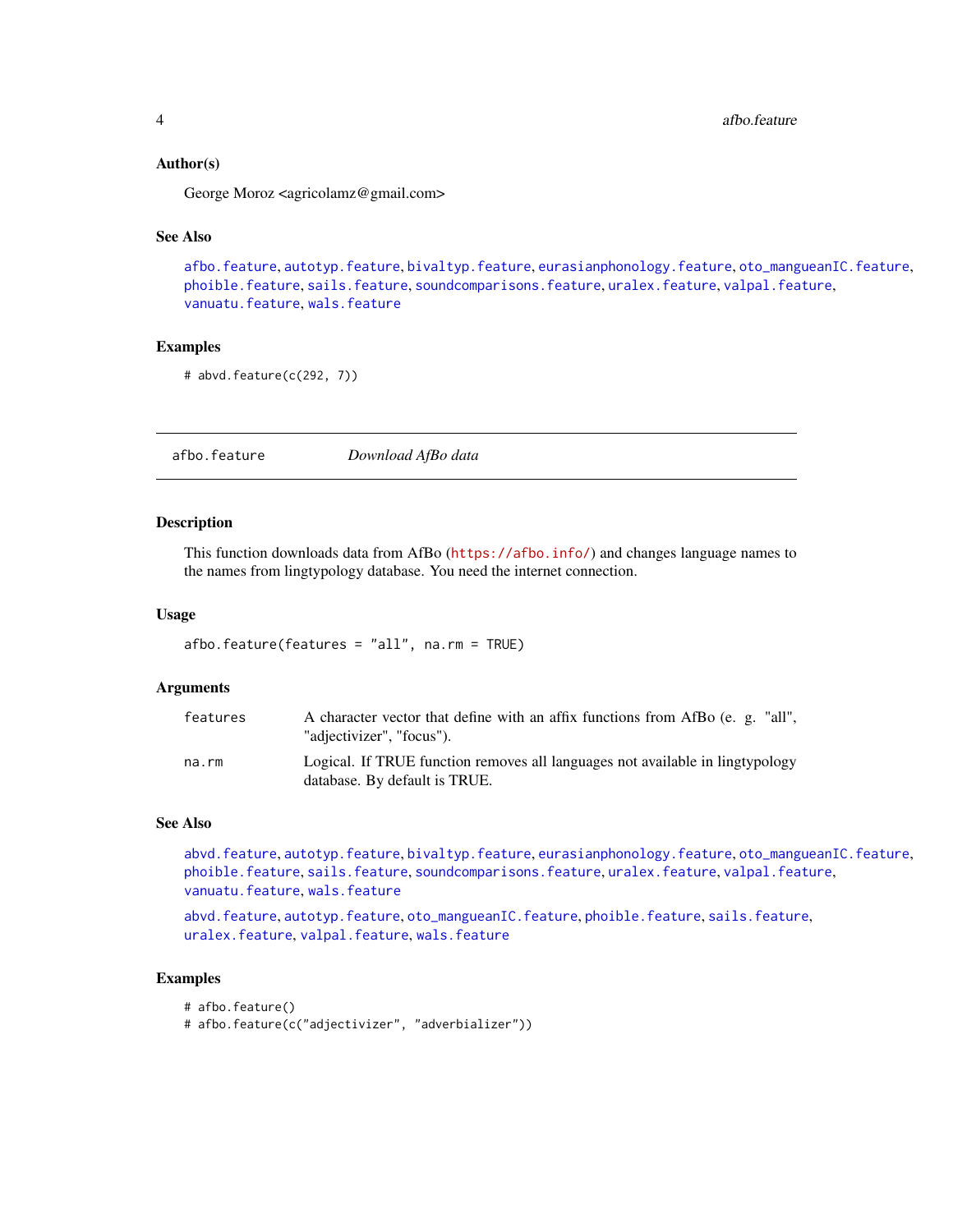<span id="page-4-1"></span><span id="page-4-0"></span>

Takes any vector of languages and return affiliation.

#### Usage

aff.lang(x)

# Arguments

x A character vector of the languages (can be written in lower case)

# Author(s)

George Moroz <agricolamz@gmail.com>

#### See Also

[area.lang](#page-5-1), [iso.lang](#page-15-1), [lat.lang](#page-17-1), [long.lang](#page-18-1)

# Examples

aff.lang('Korean') aff.lang(c('Korean', 'Polish'))

amap *Atlantic center template for ggmap.feature() function*

# Description

.

#### Usage

amap

# Format

A list with 9 variables.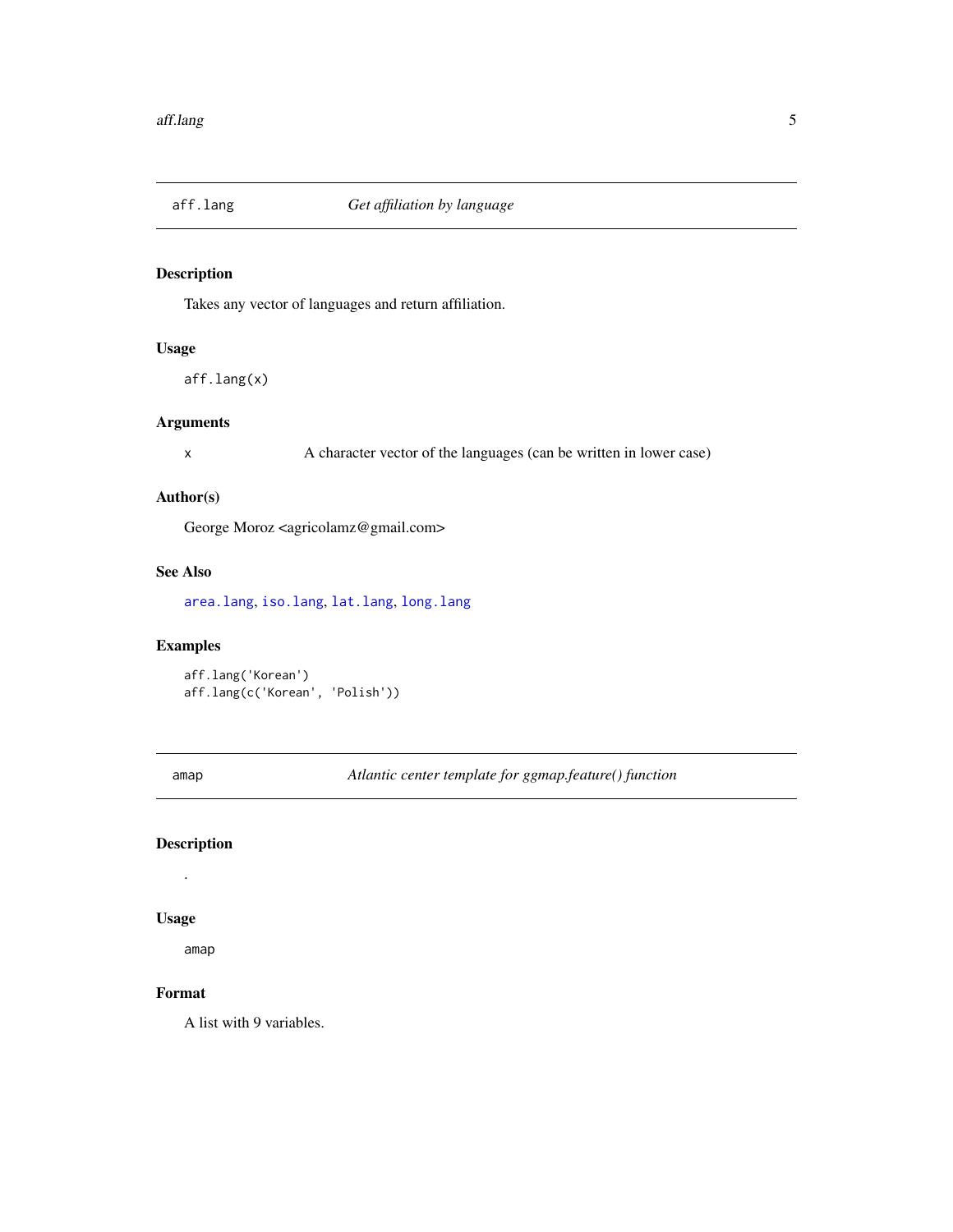<span id="page-5-1"></span><span id="page-5-0"></span>

Takes any vector of languages and return macro area.

#### Usage

area.lang(x)

# Arguments

x character vector of the languages (can be written in lower case)

#### Author(s)

George Moroz <agricolamz@gmail.com>

# See Also

[aff.lang](#page-4-1), [iso.lang](#page-15-1), [lat.lang](#page-17-1), [long.lang](#page-18-1)

# Examples

area.lang('Adyghe') area.lang(c('Adyghe', 'Aduge'))

atlas.database *Create an atlas*

# Description

This function creates an rmarkdown based atlas from data provided by users. This function creates the template, after it should be rendered by rmarkdown package. The DT package is required during the rendering.

#### Usage

```
atlas.database(
 languages,
 latitude,
 longitude,
 features,
 atlas.name = ",
 author = "")
```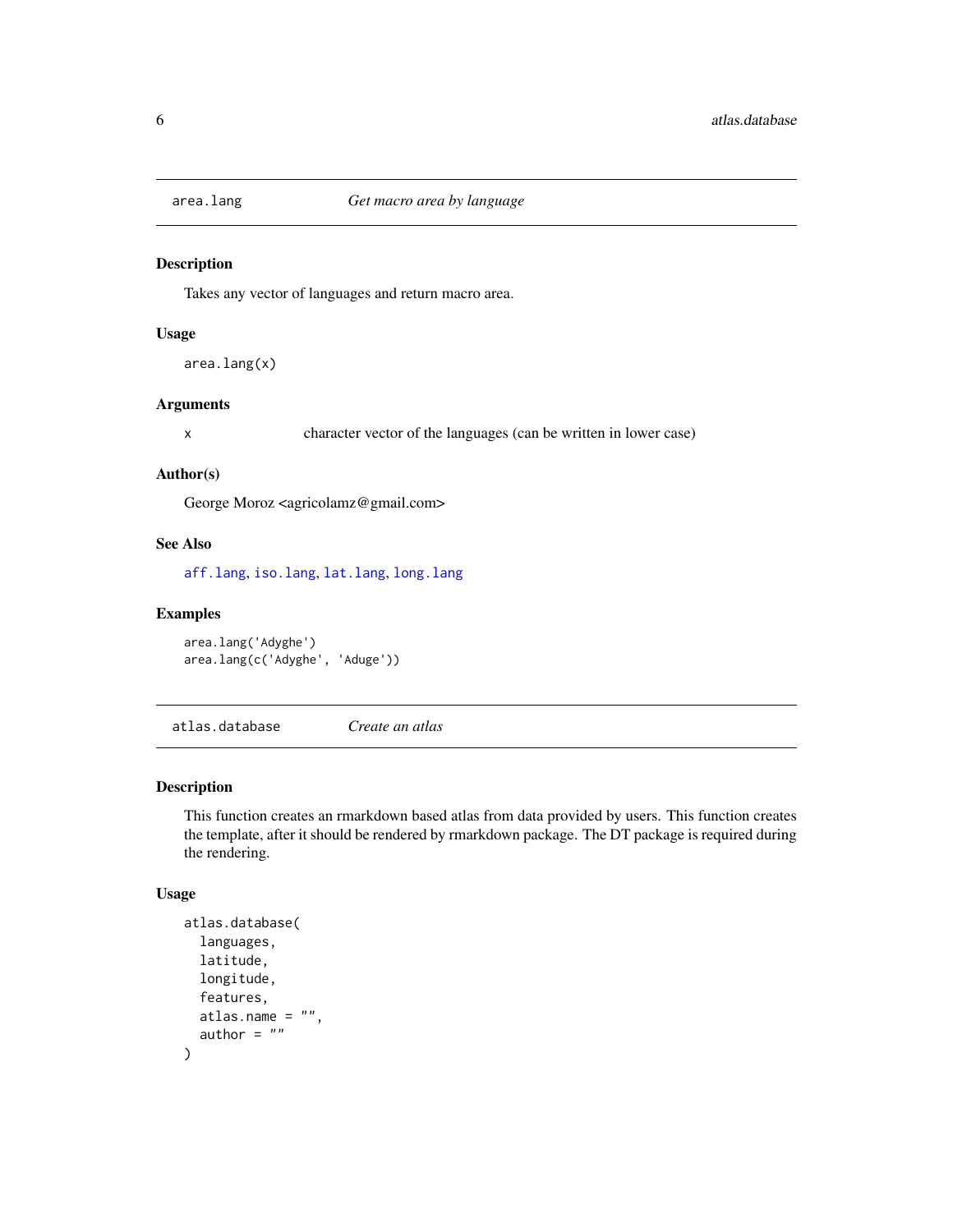#### <span id="page-6-0"></span>autotyp $\overline{7}$

# Arguments

| languages  | character vector of languages (can be written in lower case) |
|------------|--------------------------------------------------------------|
| latitude   | numeric vector of latitudes (optional)                       |
| longitude  | numeric vector of longitudes (optional)                      |
| features   | dataframe where each column is a feature set                 |
| atlas.name | string with an atlas name                                    |
| author     | string with the authors list                                 |

autotyp *AUTOTYP's Language identifiers*

### Description

Language identifiers from AUTOTYP v. 0.1.4 (<https://github.com/autotyp/autotyp-data/>). This dataset is created for [autotyp.feature](#page-6-1) function.

# Usage

autotyp

#### Format

An object of class data. frame with 2853 rows and 2 columns.

#### Details

#' @format A data frame with 2853 rows and 2 variables:

LID language identifier

Glottocode Glottocode

<span id="page-6-1"></span>autotyp.feature *Download AUTOTYP data*

# Description

This function downloads data from AUTOTYP (https://github.com/autotyp/autotyp-data#the-autotypdatabase) and changes language names to the names from lingtypology database. You need the internet connection.

#### Usage

autotyp.feature(features, na.rm = TRUE)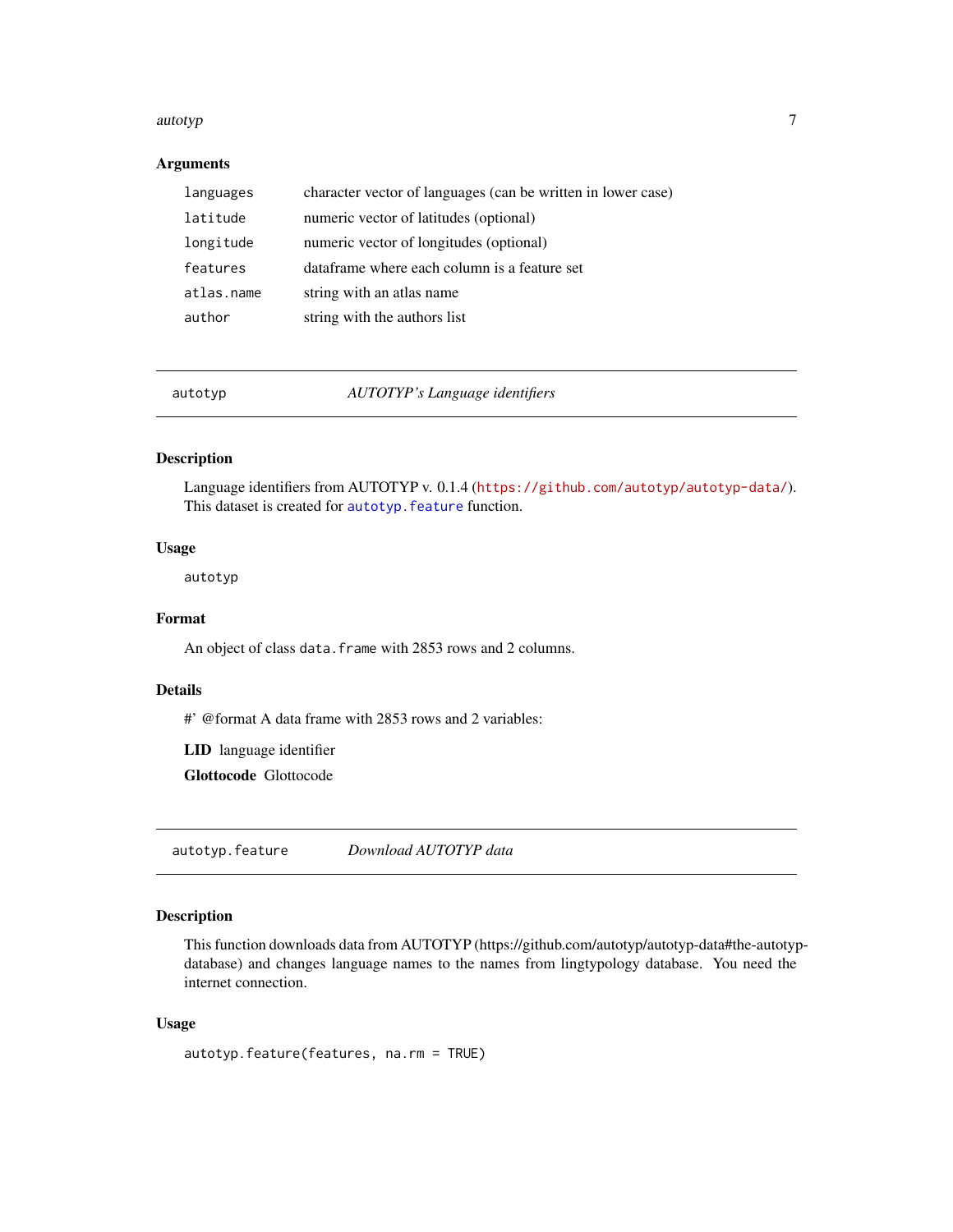<span id="page-7-0"></span>8 bivaltyp.feature

#### **Arguments**

| features | A character vector that define with a feature names from AUTOTYP.                                              |
|----------|----------------------------------------------------------------------------------------------------------------|
| na.rm    | Logical. If TRUE function removes all languages not available in lingtypology<br>database. By default is TRUE. |

#### See Also

[abvd.feature](#page-2-1), [afbo.feature](#page-3-1), [bivaltyp.feature](#page-7-1), [eurasianphonology.feature](#page-9-1), [oto\\_mangueanIC.feature](#page-25-1), [phoible.feature](#page-26-1), [sails.feature](#page-29-1), [soundcomparisons.feature](#page-30-1), [uralex.feature](#page-31-1), [valpal.feature](#page-32-1), [vanuatu.feature](#page-33-1), [wals.feature](#page-34-1)

[abvd.feature](#page-2-1), [afbo.feature](#page-3-1), [oto\\_mangueanIC.feature](#page-25-1), [phoible.feature](#page-26-1), [sails.feature](#page-29-1), [uralex.feature](#page-31-1), [valpal.feature](#page-32-1), [wals.feature](#page-34-1)

#### Examples

# autotyp.feature(c('Gender', 'Numeral classifiers'))

<span id="page-7-1"></span>bivaltyp.feature *Download BivalTyp data*

#### Description

This function downloads data from BivalTyp (<https://www.bivaltyp.info/>) and changes language names to the names from lingtypology database. You need the internet connection.

#### Usage

bivaltyp.feature()

#### Author(s)

George Moroz <agricolamz@gmail.com>

#### See Also

[abvd.feature](#page-2-1), [afbo.feature](#page-3-1), [autotyp.feature](#page-6-1), [oto\\_mangueanIC.feature](#page-25-1), [phoible.feature](#page-26-1), [sails.feature](#page-29-1), [valpal.feature](#page-32-1), [wals.feature](#page-34-1)

[abvd.feature](#page-2-1), [afbo.feature](#page-3-1), [autotyp.feature](#page-6-1), [eurasianphonology.feature](#page-9-1), [oto\\_mangueanIC.feature](#page-25-1), [phoible.feature](#page-26-1), [sails.feature](#page-29-1), [soundcomparisons.feature](#page-30-1), [uralex.feature](#page-31-1), [valpal.feature](#page-32-1), [vanuatu.feature](#page-33-1), [wals.feature](#page-34-1) # bivaltyp.feature()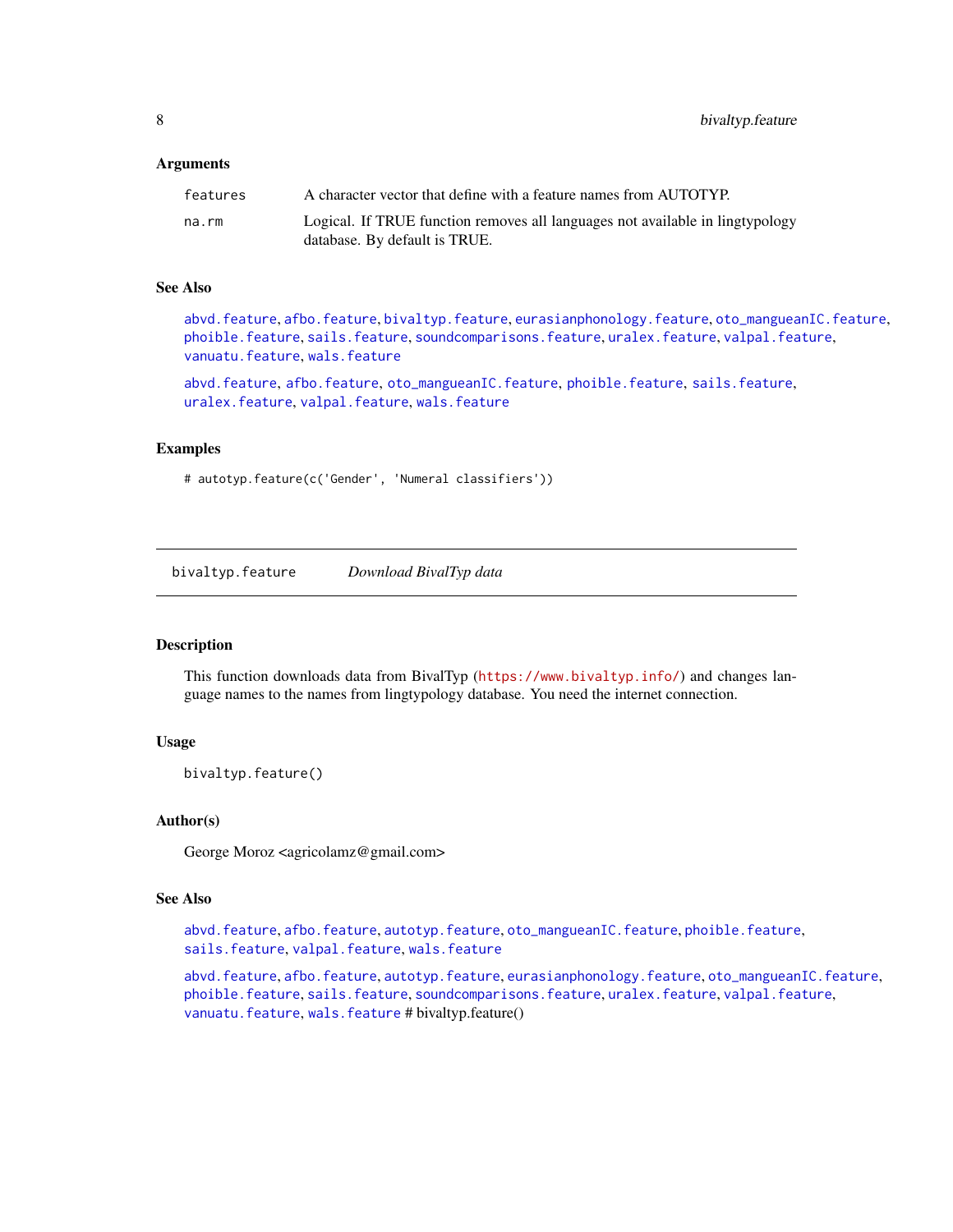<span id="page-8-0"></span>

A dataset containes the list of the Circassian villages in Russia with genealogical affiliation, coordinates and district names. Most data collected during the fieldworks (2011–2018).

#### Usage

circassian

## Format

A data frame with 158 rows and 6 variables:

longitude longitude

latitude latitude

village name of the village

district names of the subjects of the Russian Federation: kbr — Kabardino–Balkar Republic, kch — Karachay–Cherkess Republic, kk — Krasnodar Krai, ra — Republic of Adygea, stv — Stavropol Krai

dialect names of the Circassian dialects

language according standard Circassian devision there are Adyghe and Kabardian languages

eurasianphonology *Eurasianphonology data*

#### Description

Data from The database of Eurasian phonological inventories (<http://eurasianphonology.info>). This dataset is created for [eurasianphonology.feature](#page-9-1) function.

#### Usage

eurasianphonology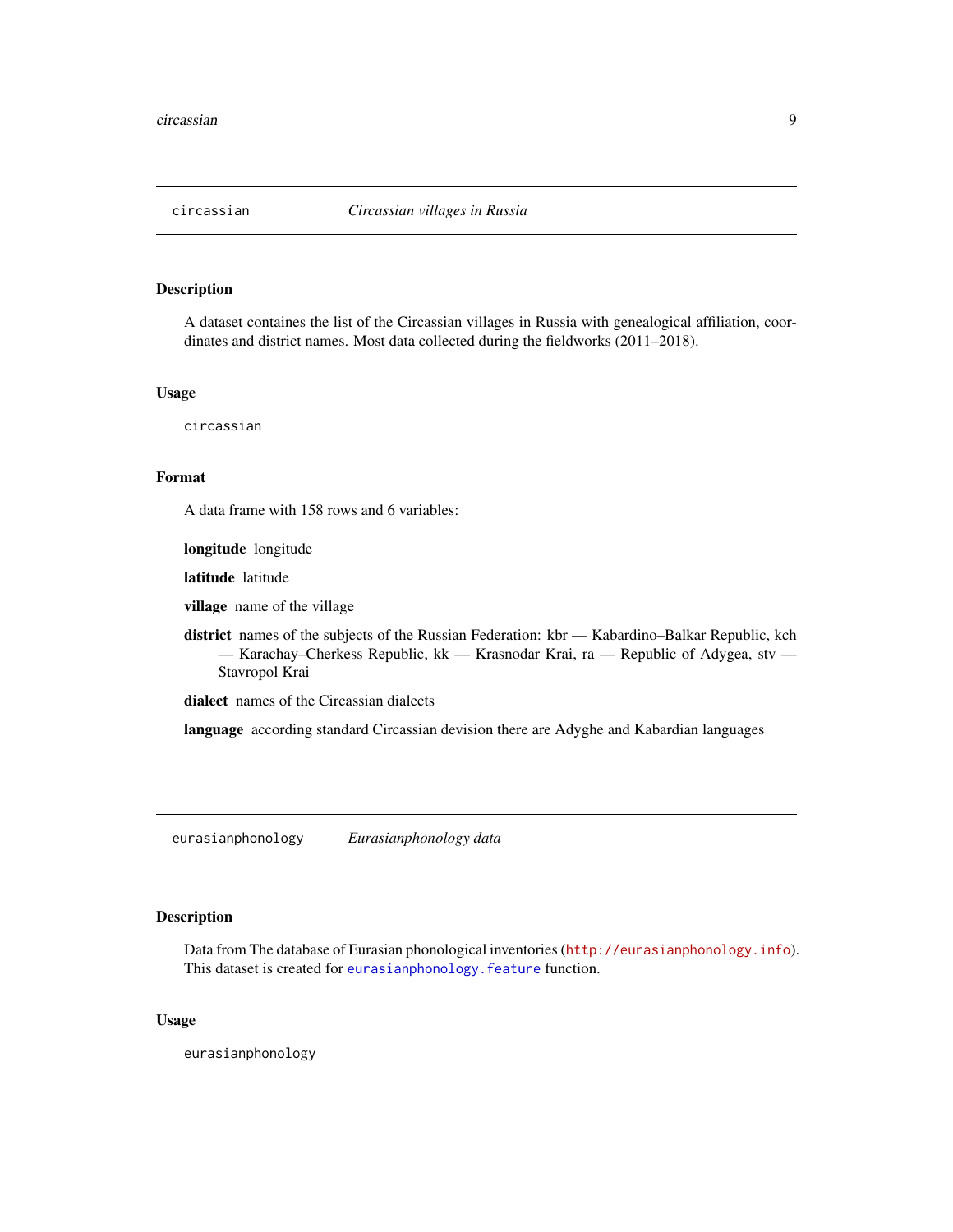#### Format

A data frame with 19825 rows and 19 variables:

id Language id iso ISO code name Another language name type Language or dialect language Language name latitude latitude longitude longitude gen1 Language Family gen2 Language Family tones Inventory of tones syllab Syllab structure cluster Cluster finals Finals source Source comment Comment contr Contributor segment\_type Vowels or consonants segments Segments glottocode Glottocode

<span id="page-9-1"></span>eurasianphonology.feature *Opens data from the database of Eurasian phonological inventories*

# Description

This function opens downloaded data from the database of Eurasian phonological inventories ([http:](http://eurasianphonology.info) [//eurasianphonology.info](http://eurasianphonology.info)).

# Usage

```
eurasianphonology.feature()
```
# Author(s)

Kirill Koncha <majortomblog@gmail.com>

<span id="page-9-0"></span>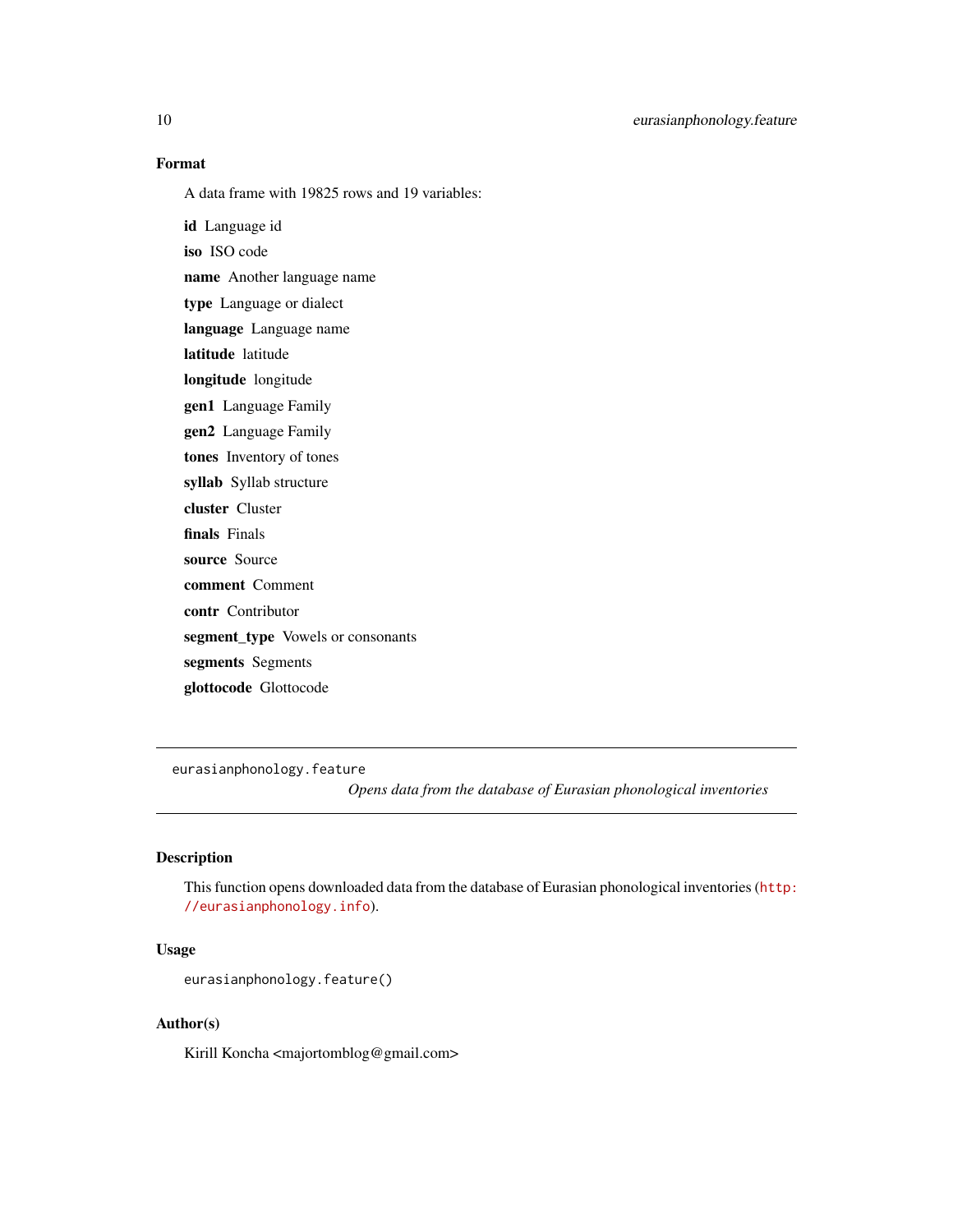# <span id="page-10-0"></span>ggmap.feature 11

# See Also

[abvd.feature](#page-2-1), [afbo.feature](#page-3-1), [autotyp.feature](#page-6-1), [bivaltyp.feature](#page-7-1), [oto\\_mangueanIC.feature](#page-25-1), [phoible.feature](#page-26-1), [sails.feature](#page-29-1), [soundcomparisons.feature](#page-30-1), [uralex.feature](#page-31-1), [valpal.feature](#page-32-1), [vanuatu.feature](#page-33-1), [wals.feature](#page-34-1)

#### Examples

eurasianphonology.feature()

ggmap.feature *Create a map with ggplot2*

# Description

Map a set of languages and color them by feature.

# Usage

```
ggmap.feature(
  languages,
  features = ",
  latitude = NA,
  longitude = NA,
  color = NULL,
  title = NULL,
  legend = TRUE,
 width = 2,
 opacity = 1,
  map.orientation = "Atlantic"
)
```
# Arguments

| languages | character vector of languages (can be written in lower case).                                                                                                                                                                                                                                                          |
|-----------|------------------------------------------------------------------------------------------------------------------------------------------------------------------------------------------------------------------------------------------------------------------------------------------------------------------------|
| features  | character vector of features.                                                                                                                                                                                                                                                                                          |
| latitude  | numeric vector of latitudes.                                                                                                                                                                                                                                                                                           |
| longitude | numeric vector of longitudes.                                                                                                                                                                                                                                                                                          |
| color     | vector of colors or palette. The color argument can be $(1)$ a character vector of<br>RGM or named colors; (2) the name of an RColorBrewer palette; (3) the full<br>name of a viridis palette; (4) a function that receives a single value between 0<br>and 1 and returns a color. For more examples see colorNumeric. |
| title     | title of a legend.                                                                                                                                                                                                                                                                                                     |
| legend    | logical. If TRUE, function show legend. By default is TRUE.                                                                                                                                                                                                                                                            |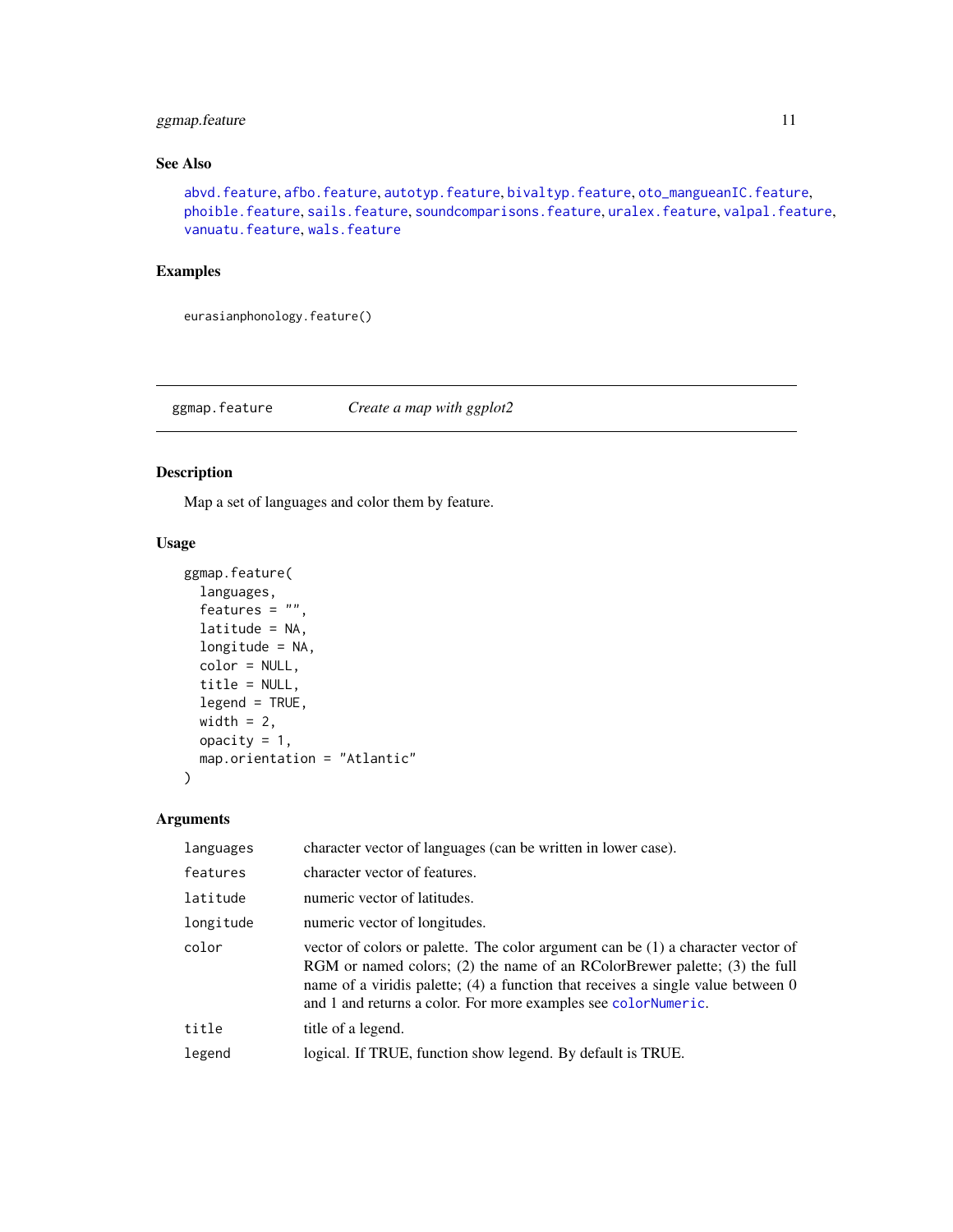<span id="page-11-0"></span>

| width           | a numeric vector of radius for circles or width for barcharts in minicharts.        |
|-----------------|-------------------------------------------------------------------------------------|
| opacity         | a numeric vector of marker opacity.                                                 |
| map.orientation |                                                                                     |
|                 | a character verctor with values "Pacific" and "Atlantic". It distinguishes Pacific- |
|                 | centered and Atlantic-centered maps. By default is "Atlantic".                      |

# Author(s)

George Moroz <agricolamz@gmail.com>

#### Examples

ggmap.feature(c("Adyghe", "Russian"))

glottolog *Catalogue of languages of the world*

#### Description

A dataset containes the original catalogue of languages of the world involving genealogical affiliation, macro-area, country, iso code, and coordinates.

# Usage

glottolog

## Format

A data frame with 20290 rows and 8 variables:

affiliation genealogical affiliation

glottocode languoid code from Glottolog 4.4

language name of the language

iso code based on ISO 639–3 <https://iso639-3.sil.org/>

level languoid type: dialect or language

longitude longitude

latitude latitude

area have six values Africa, Australia, Eurasia, North America, Papunesia, South America

# Details

Hammarström, Harald & Forkel, Robert & Haspelmath, Martin & Bank, Sebastian. 2021.Glottolog 4.4. Leipzig: Max Planck Institute for Evolutionary Anthropology. https://doi.org/10.5281/zenodo.4761960 (Available online at http://glottolog.org, Accessed on 2021-05-15.)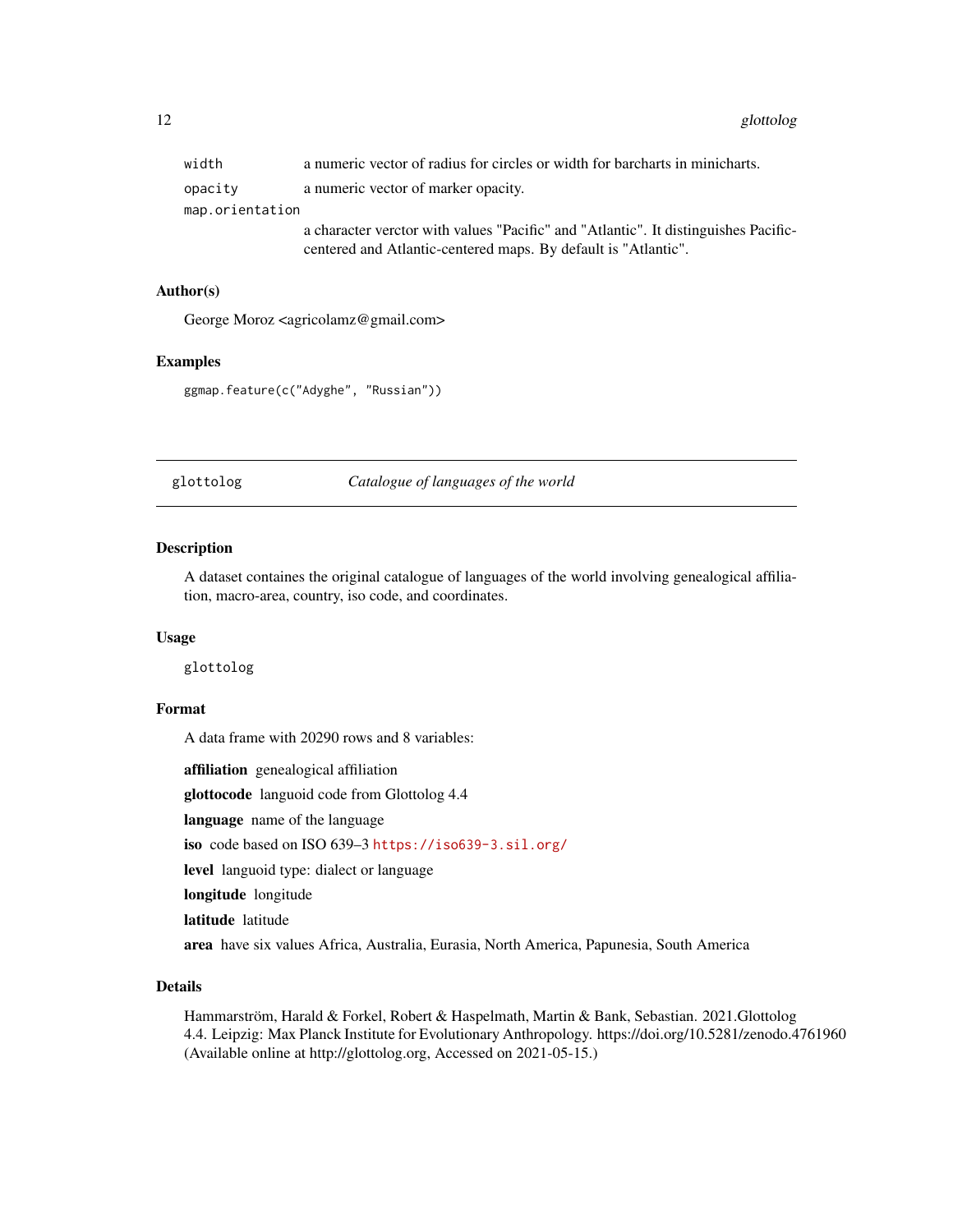#### <span id="page-12-0"></span>gltc.iso and the state of the state of the state of the state of the state of the state of the state of the state of the state of the state of the state of the state of the state of the state of the state of the state of t

# Source

<https://glottolog.org/>

# gltc.iso *Get Glottocode by ISO 639–3 code*

#### Description

Takes any vector of ISO 639–3 codes and returns Glottocodes.

# Usage

gltc.iso(x)

# Arguments

x A character vector of the Glottocodes.

#### Author(s)

George Moroz <agricolamz@gmail.com>

# See Also

[aff.lang](#page-4-1), [area.lang](#page-5-1), [lat.lang](#page-17-1), [long.lang](#page-18-1)

# Examples

gltc.iso('ady') gltc.iso(c('ady', 'rus'))

gltc.lang *Get Glottocode by language*

# Description

Takes any vector of languages and returns Glottocode.

# Usage

gltc.lang(x)

# Arguments

x A character vector of the languages (can be written in lower case)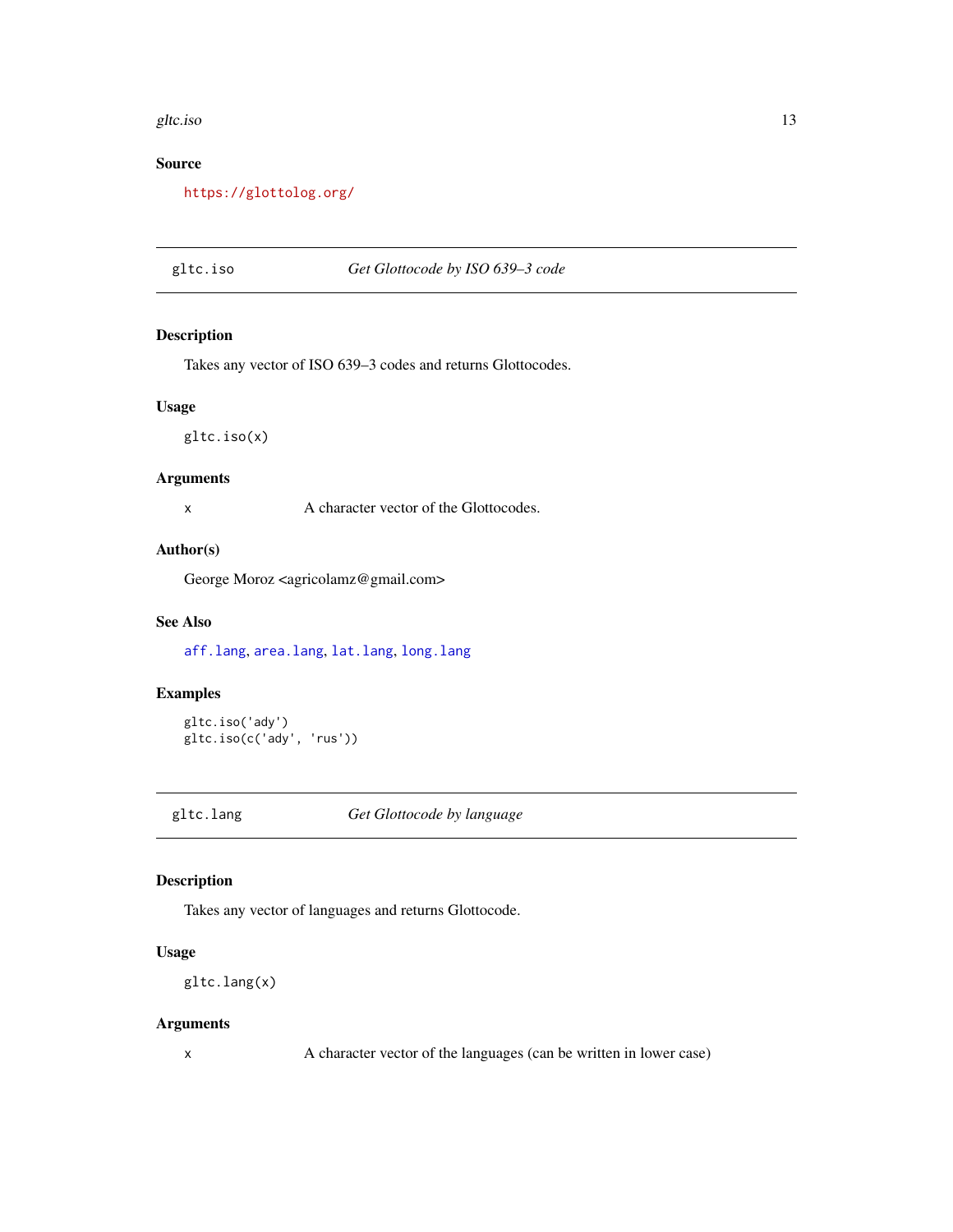# <span id="page-13-0"></span>Author(s)

George Moroz <agricolamz@gmail.com>

# See Also

[aff.lang](#page-4-1), [area.lang](#page-5-1), [lat.lang](#page-17-1), [long.lang](#page-18-1)

# Examples

```
gltc.lang('Adyghe')
gltc.lang(c('Adyghe', 'Udi'))
```
imports *Objects imported from other packages*

#### <span id="page-13-1"></span>Description

These objects are imported from other packages. Follow the links to their documentation.

magrittr [%>%](#page-13-1)

is.glottolog *Are these languages in glottolog?*

## Description

Takes any vector of languages or ISO codes and return a logical vector.

#### Usage

```
is.glottolog(x, response = FALSE)
```
#### Arguments

| $\mathbf{x}$ | A character vector of languages (can be written in lower case) or ISO codes               |
|--------------|-------------------------------------------------------------------------------------------|
| response     | logical. If TRUE, when language is absent, return warnings with a possible<br>candidates. |

# Author(s)

George Moroz <agricolamz@gmail.com>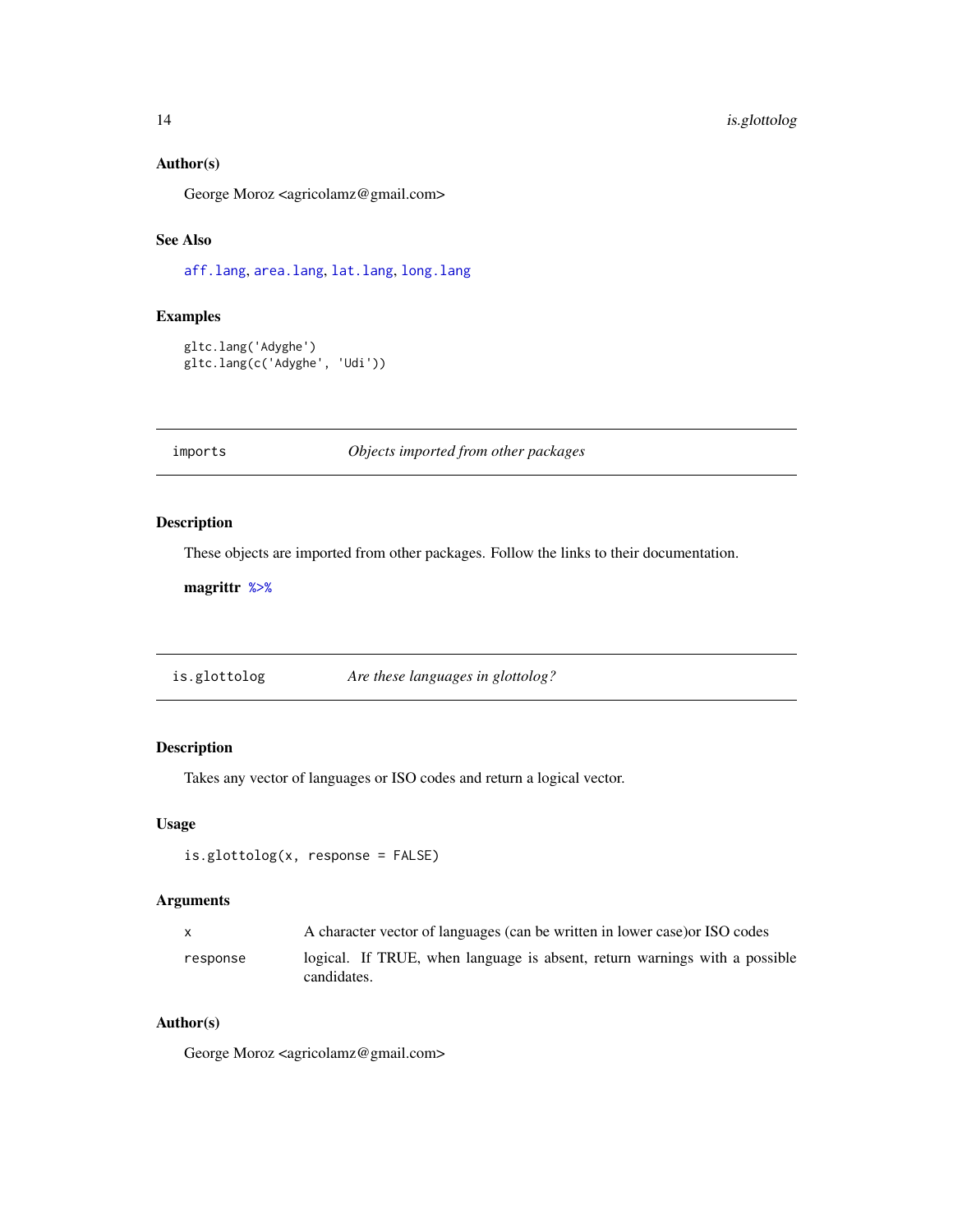#### <span id="page-14-0"></span>iso.gltc 15

# Examples

```
is.glottolog(c('Adyghe', 'Russian'))
is.glottolog('Buyaka')
# Add warning message with sugestions
is.glottolog(c('Adygey', 'Russian'), response = TRUE)
# > FALSE TRUE
# Warning message:
# In is.glottolog(c('Adyge', 'Russian'), response = TRUE) :
# Language Adyge is absent in our version of the Glottolog database. Did you mean Aduge, Adyghe?
```
#### iso.gltc *Get ISO 639–3 code by Glottocode*

#### Description

Takes any vector of Glotocodes and returns ISO code.

#### Usage

iso.gltc(x)

#### Arguments

x A character vector of Glottocodes.

# Author(s)

George Moroz <agricolamz@gmail.com>

# See Also

[aff.lang](#page-4-1), [area.lang](#page-5-1), [lat.lang](#page-17-1), [long.lang](#page-18-1)

# Examples

```
iso.gltc('adyg1241')
iso.gltc(c('adyg1241', 'udii1243'))
```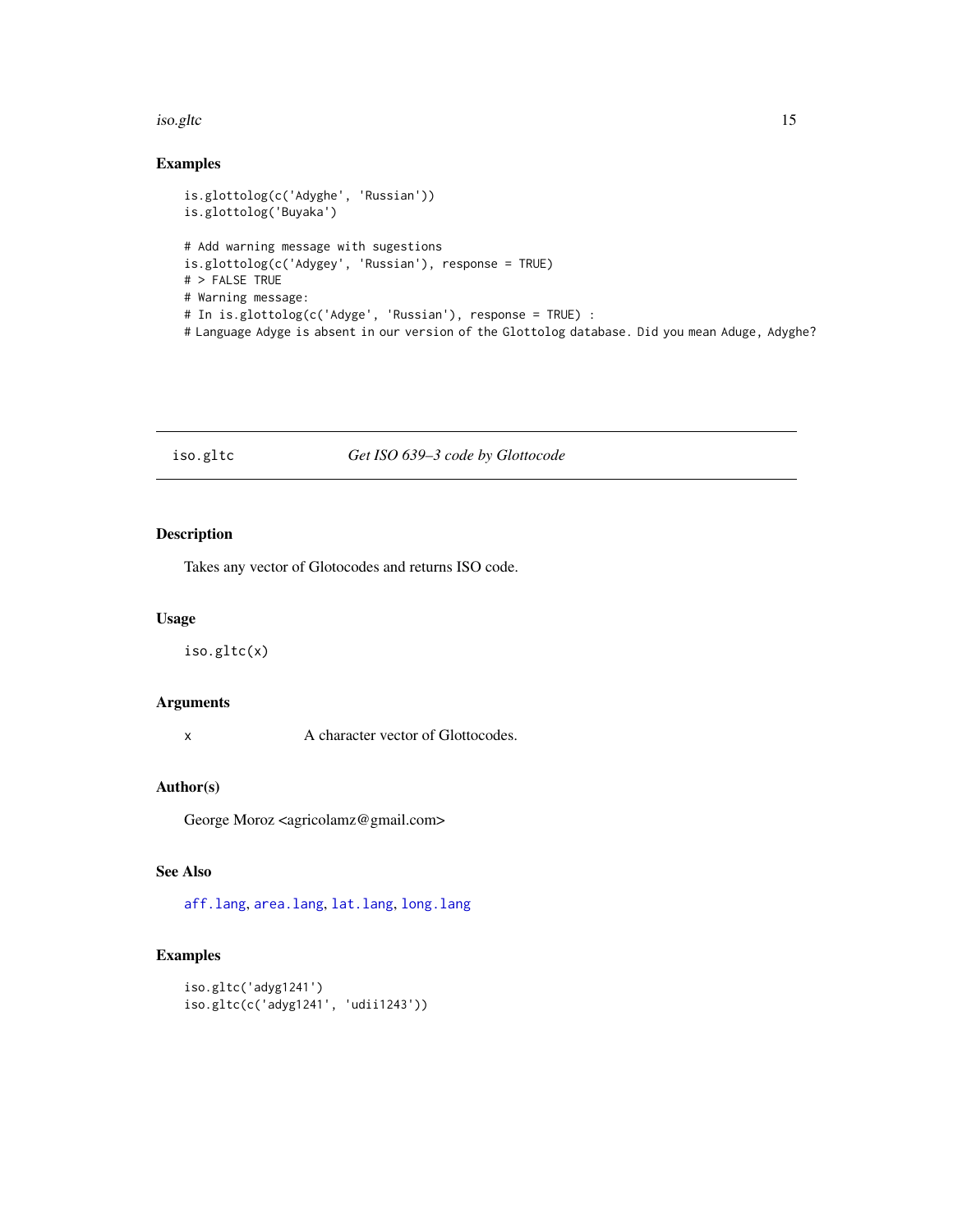<span id="page-15-1"></span><span id="page-15-0"></span>

Takes any vector of languages and returns ISO code.

#### Usage

iso.lang(x)

# Arguments

x A character vector of the languages (can be written in lower case)

#### Author(s)

George Moroz <agricolamz@gmail.com>

# See Also

[aff.lang](#page-4-1), [area.lang](#page-5-1), [lat.lang](#page-17-1), [long.lang](#page-18-1)

# Examples

```
iso.lang('Adyghe')
iso.lang(c('Adyghe', 'Udi'))
```
<span id="page-15-2"></span>lang.aff *Get languages by affiliation*

# Description

Takes any vector of affiliations and return languages.

#### Usage

```
lang.aff(x, include.dialects = FALSE, list = FALSE)
```
# Arguments

| X                | A character vector of the affiliations (can be written in lower case)                           |
|------------------|-------------------------------------------------------------------------------------------------|
| include.dialects |                                                                                                 |
|                  | logical. If TRUE, it returns all languages and dialects, if FALSE it returns only<br>languages. |
| list             | logical. If TRUE, it returns a list of languages, if FALSE it returns a named<br>vector.        |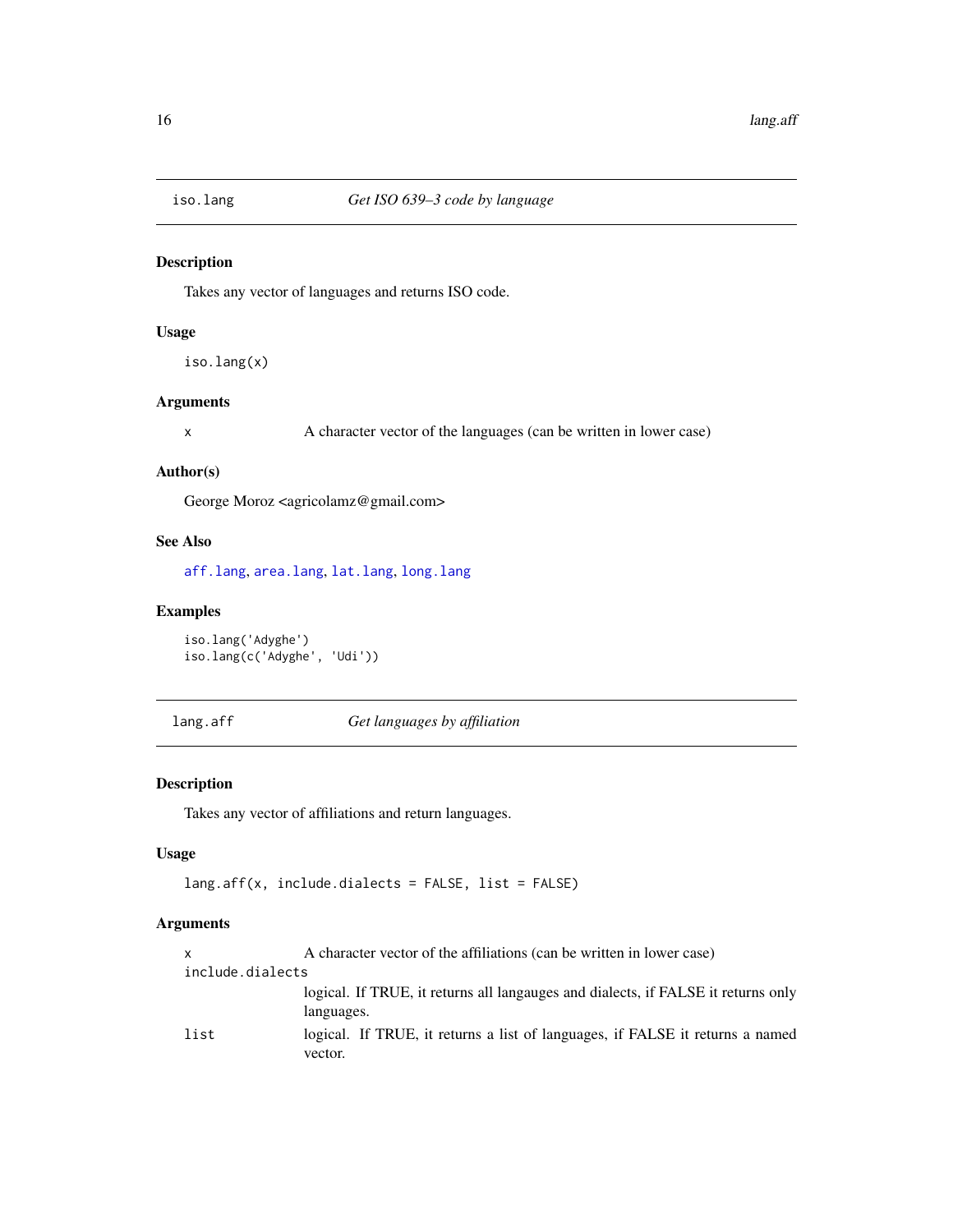#### <span id="page-16-0"></span>lang.gltc 17

# Author(s)

George Moroz <agricolamz@gmail.com>

# See Also

[lang.iso](#page-17-2)

# Examples

```
lang.aff('Slavic')
lang.aff(c('Slavic', 'Celtic'))
lang.aff(c('Slavic', 'Celtic'), list = TRUE)
```
# lang.gltc *Get language by Glottocode*

# Description

Takes any vector of Glottocodes and return languages.

# Usage

lang.gltc(x)

#### Arguments

x A character vector of the Glottocodes.

#### Author(s)

George Moroz <agricolamz@gmail.com>

# See Also

[lang.aff](#page-15-2)

# Examples

```
lang.gltc('adyg1241')
lang.gltc(c('adyg1241', 'udii1243'))
```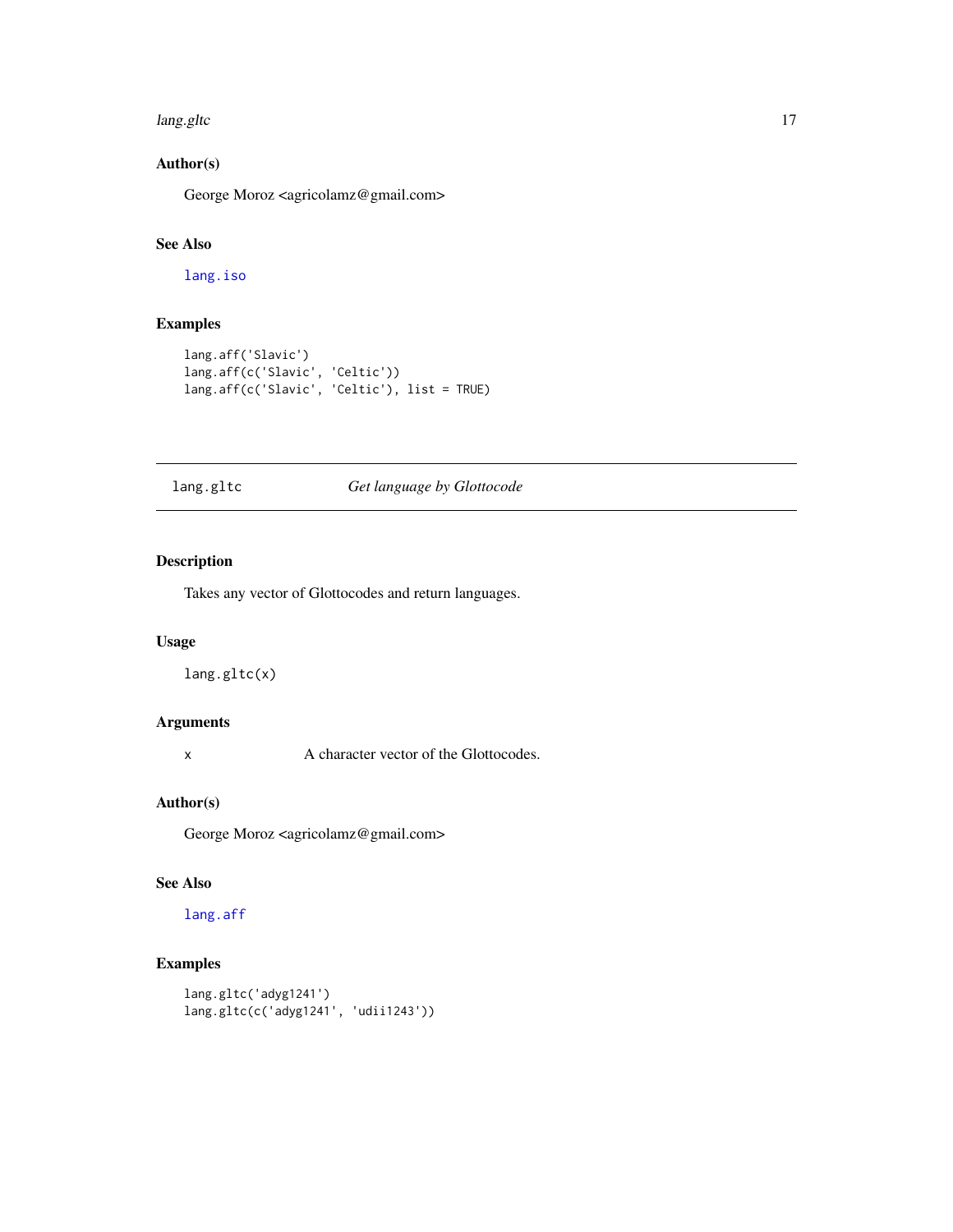<span id="page-17-2"></span><span id="page-17-0"></span>

Takes any vector of ISO codes and return languages.

# Usage

lang.iso(x)

#### Arguments

x A character vector of the ISO codes.

#### Author(s)

George Moroz <agricolamz@gmail.com>

# See Also

[lang.aff](#page-15-2)

# Examples

```
lang.iso('ady')
lang.iso(c('ady', 'rus'))
```
<span id="page-17-1"></span>lat.lang *Get latitude by language*

# Description

Takes any vector of languages and return latitude.

#### Usage

lat.lang(x)

# Arguments

x A character vector of the languages (can be written in lower case)

#### Author(s)

George Moroz <agricolamz@gmail.com>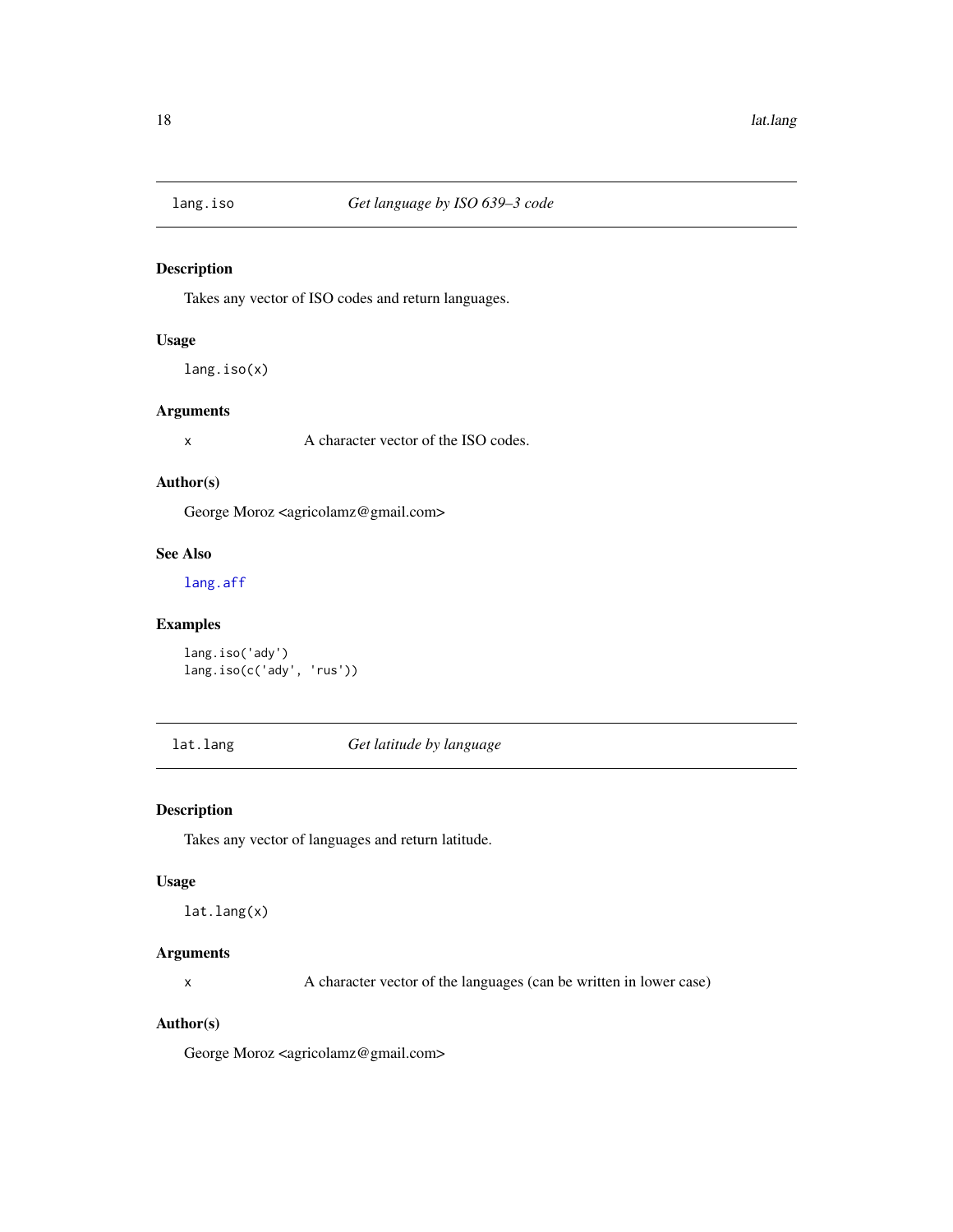#### <span id="page-18-0"></span>long.lang the contract of the contract of the contract of the contract of the contract of the contract of the contract of the contract of the contract of the contract of the contract of the contract of the contract of the

# See Also

[aff.lang](#page-4-1), [area.lang](#page-5-1), [iso.lang](#page-15-1), [long.lang](#page-18-1)

#### Examples

```
lat.lang('Adyghe')
long.lang('Adyghe')
lat.lang(c('Adyghe', 'Russian'))
long.lang(c('Adyghe', 'Russian'))
```
<span id="page-18-1"></span>

long.lang *Get longitude by language*

# Description

Takes any vector of languages and return longitude.

#### Usage

```
long.lang(x, map.orientation = "Pacific")
```
#### Arguments

x A character vector of the languages (can be written in lower case)

#### map.orientation

A character verctor with values "Pacific" and "Atlantic". It distinguishes Pacificcentered and Atlantic-centered maps. By default is "Pacific".

# Author(s)

George Moroz <agricolamz@gmail.com>

#### See Also

[aff.lang](#page-4-1), [area.lang](#page-5-1), [iso.lang](#page-15-1), [lat.lang](#page-17-1)

#### Examples

```
lat.lang('Adyghe')
long.lang('Adyghe')
lat.lang(c('Adyghe', 'Russian'))
long.lang(c('Adyghe', 'Russian'))
long.lang(c('Adyghe', 'Aleut'), map.orientation = "Pacific")
```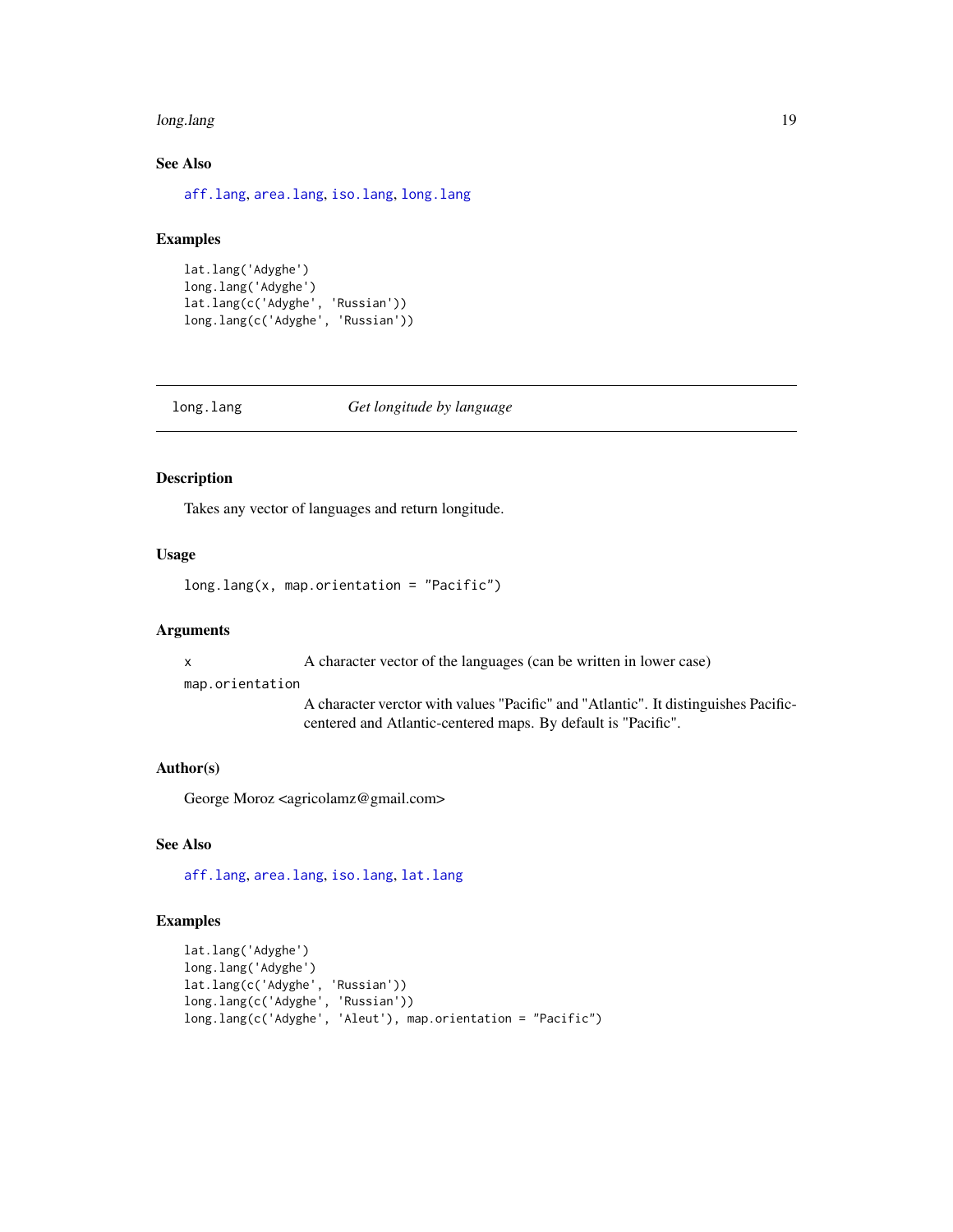<span id="page-19-0"></span>

Map a set of languages and color them by feature or two sets of features.

#### Usage

```
map.feature(
  languages,
  features = ",
  label = "popup = ",
  latitude = NA,
  longitude = NA,label.hide = TRUE,
  label.fsize = 15,label.font = "sans-serif",
  label.position = "right",
  label.emphasize = list(NULL, "black"),
  shape = NULL,
  shape.size = 20,
  pipe.data = NULL,
  shape.color = "black",
  stroke.features = NULL,
  point.cluster = FALSE,
  density.estimation = NULL,
  density.method = "fixed distance",
  density.estimation.color = NULL,
  density.estimation.opacity = 0.6,
  density.points = TRUE,
  density.width = NULL,
  density.legend = TRUE,
  density.legend.opacity = 1,
  density.legend.position = "bottomleft",
  density.title = "",
  density.control = FALSE,
  isogloss = NULL,
  isogloss.color = "black",
  isogloss.opacity = 0.2,
  isogloss.line.width = 3,
  isogloss.width = NULL,
  color = NULL,
  stroke.color = NULL,
  image.ur1 = NULL,image.width = 100,
```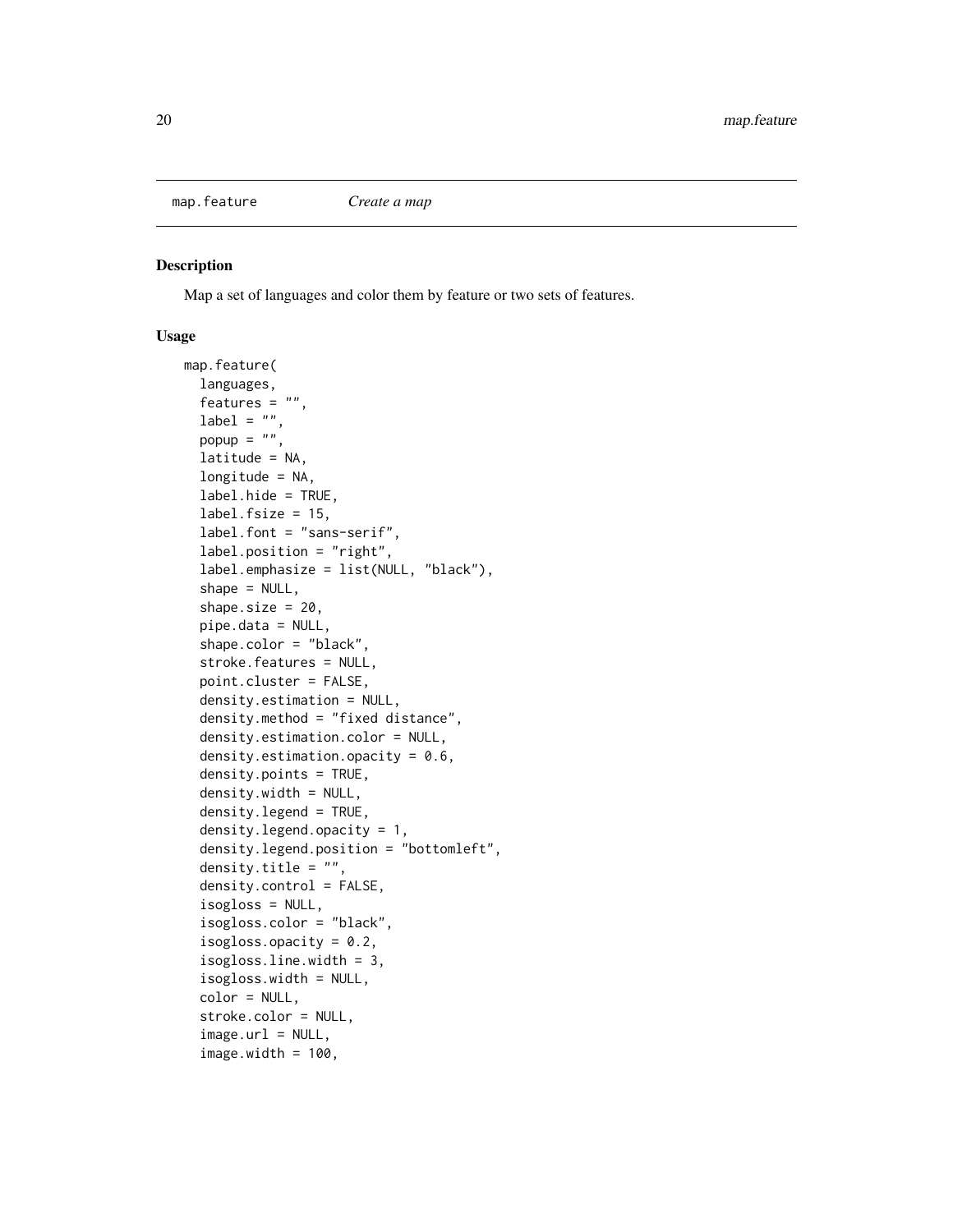# map.feature 21

)

```
image. height = 100,image.X.shift = 0,image.Y.shift = <math>0</math>,title = NULL,
stroke.title = NULL,
control = "",legend = TRUE,legend.opacity = 1,
legend.position = "topright",
stroke.legend = TRUE,
stroke.legend.opacity = 1,
stroke.legend.position = "bottomleft",
width = 5,
stroke.radius = 9.5,
opacity = 1,
stroke.opacity = 1,
scale.bar = TRUE,
scale.bar.position = "bottomleft",
minimap = FALSE,
minimap.position = "bottomright",
minimap.width = 150,
minimap.height = 150,
facet = NULL,tile = "OpenStreetMap.Mapnik",
tile.name = NULL,
tile.opacity = 1,
zoom.control = FALSE,
zoom.level = NULL,
rectangle.lng = NULL,
rectangle.lat = NULL,
rectangle.color = "black",
line.lng = NULL,
line.lat = NULL,line.type = "standard",
line.color = "black",
line.opacity = 0.8,
line. label = NULL,
line.width = 3,
graticule = NULL,
minichart = "bar",
minichart.data = NULL,
minichart.time = NULL,
minichart.labels = FALSE,
map.orientation = "Pacific",
radius = NULL
```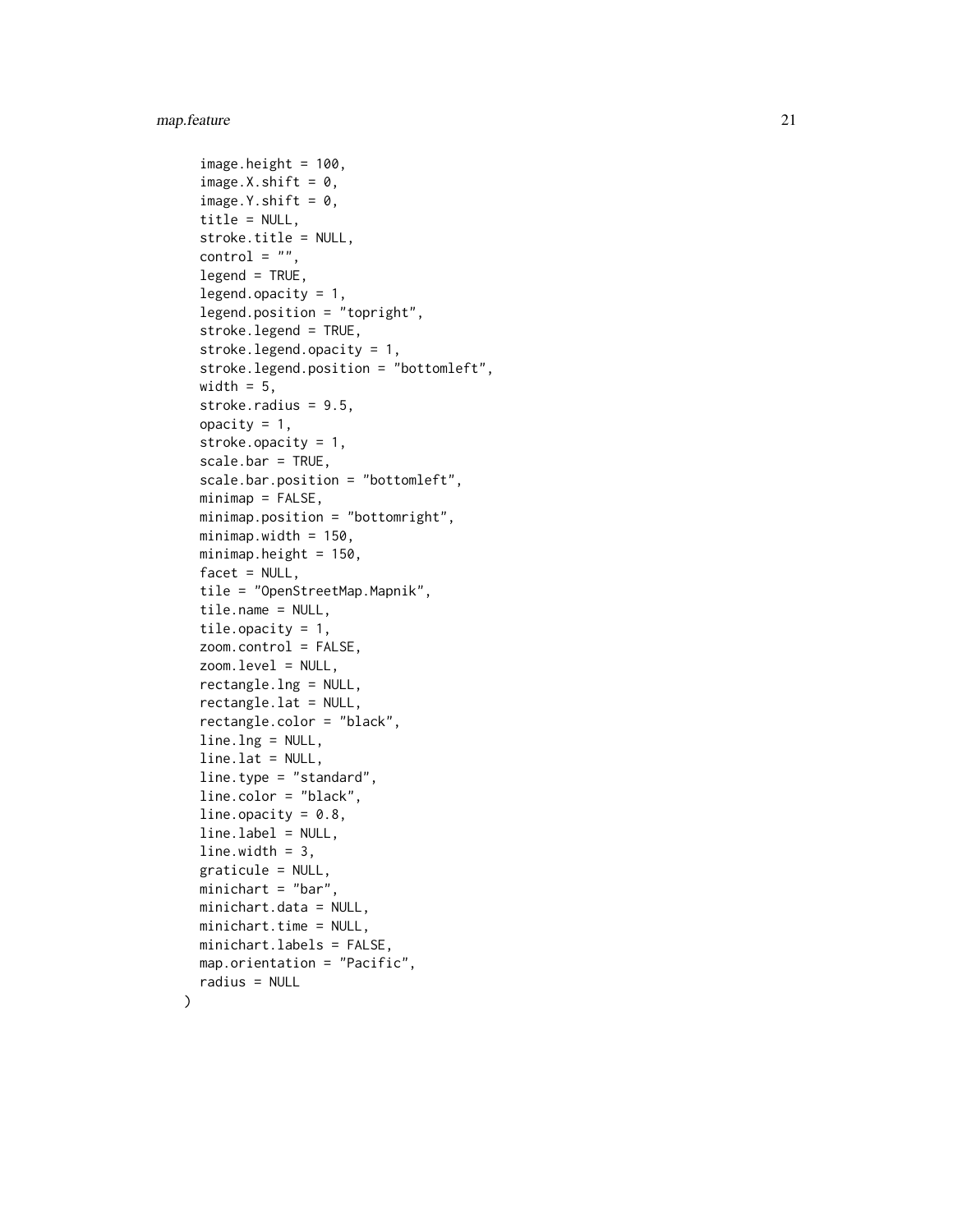# <span id="page-21-0"></span>Arguments

| languages                  | character vector of languages (can be written in lower case)                                                                                                                                                                                                                                      |
|----------------------------|---------------------------------------------------------------------------------------------------------------------------------------------------------------------------------------------------------------------------------------------------------------------------------------------------|
| features                   | character vector of features                                                                                                                                                                                                                                                                      |
| label                      | character vector of strings that will appear near points                                                                                                                                                                                                                                          |
| popup                      | character vector of strings that will appear in pop-up window                                                                                                                                                                                                                                     |
| latitude                   | numeric vector of latitudes                                                                                                                                                                                                                                                                       |
| longitude                  | numeric vector of longitudes                                                                                                                                                                                                                                                                      |
| label.hide                 | logical. If FALSE, labels are displayed allways. If TRUE, labels are displayed<br>on mouse over. By default is TRUE.                                                                                                                                                                              |
| label.fsize                | numeric value of the label font size. By default is 14.                                                                                                                                                                                                                                           |
| label.font                 | string with values of generic family: "serif", "sans-serif", "monospace", or font<br>name e. g. "Times New Roman"                                                                                                                                                                                 |
|                            | label.position the position of labels: "left", "right", "top", "bottom"                                                                                                                                                                                                                           |
| label.emphasize            |                                                                                                                                                                                                                                                                                                   |
|                            | is the list. First argument is a vector of points in datframe that should be empha-<br>sized. Second argument is a string with a color for emphasis.                                                                                                                                              |
| shape                      | 1. if TRUE, creates icons (up to five categories) for values in the features<br>variable;                                                                                                                                                                                                         |
|                            | 2. it also could be a vector of any strings that represents the levels of the<br>features variable;                                                                                                                                                                                               |
|                            | 3. it also could be a string vector that represents the number of observations<br>in dataset.                                                                                                                                                                                                     |
| shape.size                 | size of the shape icons                                                                                                                                                                                                                                                                           |
| pipe.data                  | this variable is important, when you use map. feature with dplyr pipes. Expected<br>usage: pipe.data = .                                                                                                                                                                                          |
| shape.color                | color of the shape icons                                                                                                                                                                                                                                                                          |
| stroke.features            |                                                                                                                                                                                                                                                                                                   |
|                            | additional independent stroke features                                                                                                                                                                                                                                                            |
| point.cluster              | logical. If TRUE, points will be united into clusters.                                                                                                                                                                                                                                            |
| density.estimation         |                                                                                                                                                                                                                                                                                                   |
|                            | additional independent features, used for density estimation                                                                                                                                                                                                                                      |
| density.method             | string with one of the two methods: "kernal density estimation" or "fixed dis-<br>tance" (default)                                                                                                                                                                                                |
| density.estimation.color   |                                                                                                                                                                                                                                                                                                   |
|                            | vector of density polygons' colors                                                                                                                                                                                                                                                                |
| density.estimation.opacity | a numeric vector of density polygons opacity.                                                                                                                                                                                                                                                     |
|                            |                                                                                                                                                                                                                                                                                                   |
|                            | density. points logical. If FALSE, it doesn't show points in polygones.                                                                                                                                                                                                                           |
| density.width              | for density method = "fixed distance" it is a numeric measure $(1 \text{ is } 1 \text{ km})$ . For<br>density.method = "kernal density estimation" it is a vector with two meausures<br>(first is latitude, secong is longitude). Defaults are normal reference bandwidth<br>(see bandwidth.nrd). |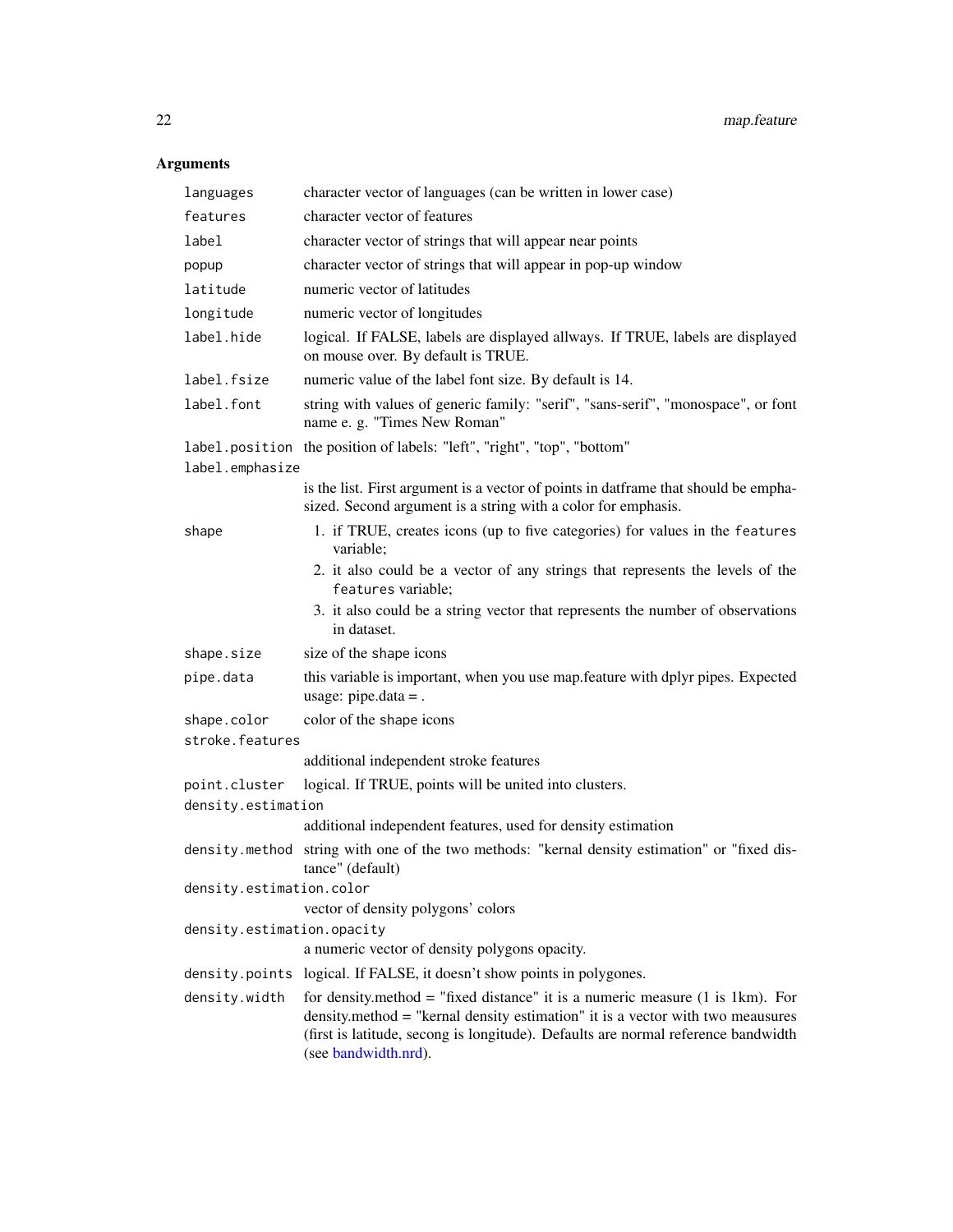# <span id="page-22-0"></span>map.feature 23

|                         | density.legend logical. If TRUE, function show legend for density features. By default is<br>FALSE.                                                                                                                                                                                                                 |
|-------------------------|---------------------------------------------------------------------------------------------------------------------------------------------------------------------------------------------------------------------------------------------------------------------------------------------------------------------|
| density.legend.opacity  |                                                                                                                                                                                                                                                                                                                     |
|                         | a numeric vector of density-legend opacity.                                                                                                                                                                                                                                                                         |
| density.legend.position |                                                                                                                                                                                                                                                                                                                     |
|                         | the position of the legend: "topright", "bottomright", "bottomleft", "topleft"                                                                                                                                                                                                                                      |
| density.title           | title of a density-feature legend                                                                                                                                                                                                                                                                                   |
| density.control         |                                                                                                                                                                                                                                                                                                                     |
|                         | logical. If TRUE, function show layer control buttons for density plot. By de-<br>fault is FALSE                                                                                                                                                                                                                    |
| isogloss                | dataframe with corresponding features                                                                                                                                                                                                                                                                               |
|                         | isogloss.color vector of isoglosses' colors                                                                                                                                                                                                                                                                         |
| isogloss.opacity        |                                                                                                                                                                                                                                                                                                                     |
|                         | a numeric vector of density polygons opacity.                                                                                                                                                                                                                                                                       |
| isogloss.line.width     |                                                                                                                                                                                                                                                                                                                     |
|                         | a numeric value for line width                                                                                                                                                                                                                                                                                      |
|                         | isogloss width for density method = "fixed distance" it is a numeric measure (1 is 1km). For<br>density.method = "kernal density estimation" it is a vector with two meausures<br>(first is latitude, secong is longitude). Defaults are normal reference bandwidth<br>(see bandwidth.nrd).                         |
| color                   | vector of colors or palette. The color argument can be (1) a character vector of<br>RGM or named colors; (2) the name of an RColorBrewer palette; (3) the full<br>name of a viridis palette; (4) a function that receives a single value between 0<br>and 1 and returns a color. For more examples see colorNumeric |
| stroke.color            | vector of stroke colors                                                                                                                                                                                                                                                                                             |
| image.url               | character vector of URLs with an images                                                                                                                                                                                                                                                                             |
| image.width             | numeric vector of image widths                                                                                                                                                                                                                                                                                      |
| image.height            | numeric vector of image heights                                                                                                                                                                                                                                                                                     |
| image.X.shift           | numeric vector of image's X axis shift relative to the latitude-longitude point                                                                                                                                                                                                                                     |
| image.Y.shift           | numeric vector of image's Y axis shift relative to the latitude-longitude point                                                                                                                                                                                                                                     |
| title                   | title of a legend.                                                                                                                                                                                                                                                                                                  |
| stroke.title            | title of a stroke-feature legend.                                                                                                                                                                                                                                                                                   |
| control                 | vector of grouping values that make it possible to create control panel that can<br>turn off/on some points on the map.                                                                                                                                                                                             |
| legend                  | logical. If TRUE, function show legend. By default is TRUE.                                                                                                                                                                                                                                                         |
|                         | legend. opacity a numeric vector of legend opacity.                                                                                                                                                                                                                                                                 |
| legend.position         |                                                                                                                                                                                                                                                                                                                     |
|                         | the position of the legend: "topright", "bottomright", "bottomleft", "topleft"                                                                                                                                                                                                                                      |
| stroke.legend           | logical. If TRUE, function show stroke.legend. By default is FALSE.                                                                                                                                                                                                                                                 |
| stroke.legend.opacity   |                                                                                                                                                                                                                                                                                                                     |

a numeric vector of stroke.legend opacity.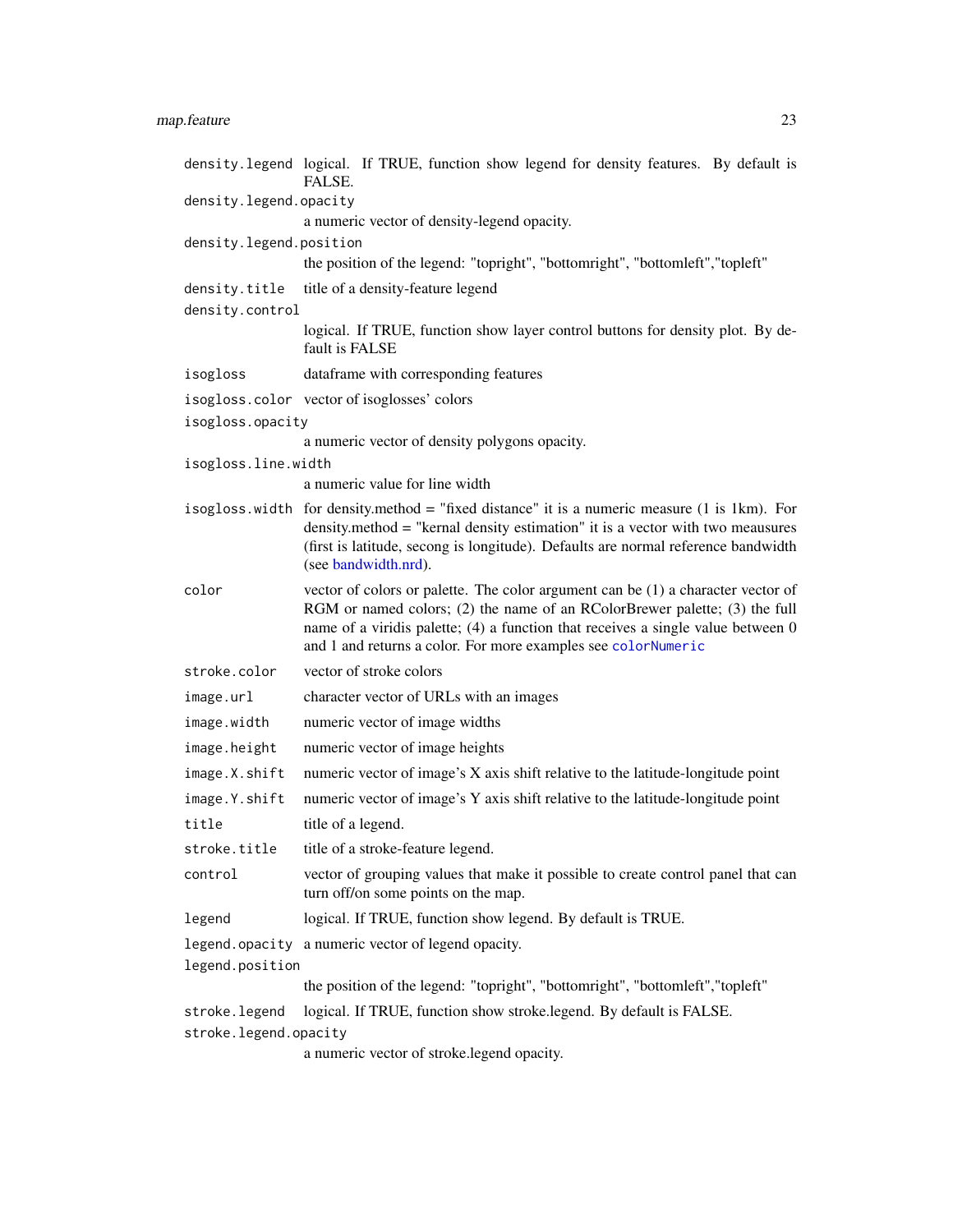| stroke.legend.position |                                                                                                                                                                                                                                                                                                                                                                                                            |
|------------------------|------------------------------------------------------------------------------------------------------------------------------------------------------------------------------------------------------------------------------------------------------------------------------------------------------------------------------------------------------------------------------------------------------------|
|                        | the position of the stroke.legend: "topright", "bottomright", "bottomleft","topleft"                                                                                                                                                                                                                                                                                                                       |
| width                  | a numeric vector of radius for circles or width for barcharts in minicharts.                                                                                                                                                                                                                                                                                                                               |
| stroke.radius          | a numeric vector of stroke radii for the circles.                                                                                                                                                                                                                                                                                                                                                          |
| opacity                | a numeric vector of marker opacity.                                                                                                                                                                                                                                                                                                                                                                        |
|                        | stroke.opacity a numeric vector of stroke opacity.                                                                                                                                                                                                                                                                                                                                                         |
| scale.bar              | logical. If TRUE, function shows scale-bar. By default is TRUE.                                                                                                                                                                                                                                                                                                                                            |
| scale.bar.position     |                                                                                                                                                                                                                                                                                                                                                                                                            |
|                        | the position of the scale-bar: "topright", "bottomright", "bottomleft", "topleft"                                                                                                                                                                                                                                                                                                                          |
| minimap                | logical. If TRUE, function shows mini map. By default is FALSE.                                                                                                                                                                                                                                                                                                                                            |
| minimap.position       |                                                                                                                                                                                                                                                                                                                                                                                                            |
|                        | the position of the minimap: "topright", "bottomright", "bottomleft", "topleft"                                                                                                                                                                                                                                                                                                                            |
| minimap.width          | The width of the minimap in pixels.                                                                                                                                                                                                                                                                                                                                                                        |
| minimap.height         | The height of the minimap in pixels.                                                                                                                                                                                                                                                                                                                                                                       |
| facet                  | character vector that provide a grouping variable. If it is no NULL, then as a result<br>a list of leaflets for sync or latticeView functions from mapview package is<br>returned.                                                                                                                                                                                                                         |
| tile                   | a character verctor with a map tiles, popularized by Google Maps. See here for<br>the complete set.                                                                                                                                                                                                                                                                                                        |
| tile.name              | a character verctor with a user's map tiles' names.                                                                                                                                                                                                                                                                                                                                                        |
| tile.opacity           | numeric value from 0 to 1 denoting opacity of the tile.                                                                                                                                                                                                                                                                                                                                                    |
| zoom.control           | logical. If TRUE, function shows zoom controls. By default is FALSE.                                                                                                                                                                                                                                                                                                                                       |
| zoom.level             | a numeric value of the zoom level.                                                                                                                                                                                                                                                                                                                                                                         |
| rectangle.lng          | vector of two longitude values for rectangle.                                                                                                                                                                                                                                                                                                                                                              |
| rectangle.lat          | vector of two latitude values for rectangle.                                                                                                                                                                                                                                                                                                                                                               |
| rectangle.color        |                                                                                                                                                                                                                                                                                                                                                                                                            |
|                        | vector of rectangle border color.                                                                                                                                                                                                                                                                                                                                                                          |
| line.lng               | vector of two (or more) longitude values for line.                                                                                                                                                                                                                                                                                                                                                         |
| line.lat               | vector of two (or more) latitude values for line.                                                                                                                                                                                                                                                                                                                                                          |
| line.type              | a character string indicating which type of line is to be computed. One of "stan-<br>dard" (default), or "logit". The first one should be combined with the arguments<br>line.lat and line.lng and provide simple lines. Other variant "logit" is the de-<br>cision boundary of the logistic regression made using longitude and latitude<br>coordinates (works only if feature argument have two levels). |
| line.color             | vector of line color.                                                                                                                                                                                                                                                                                                                                                                                      |
| line.opacity           | a numeric vector of line opacity.                                                                                                                                                                                                                                                                                                                                                                          |
| line.label             | character vector that will appear near the line.                                                                                                                                                                                                                                                                                                                                                           |
| line.width             | a numeric vector of line width.                                                                                                                                                                                                                                                                                                                                                                            |
| graticule              | a numeric vector for graticule spacing in map units between horizontal and ver-<br>tical lines.                                                                                                                                                                                                                                                                                                            |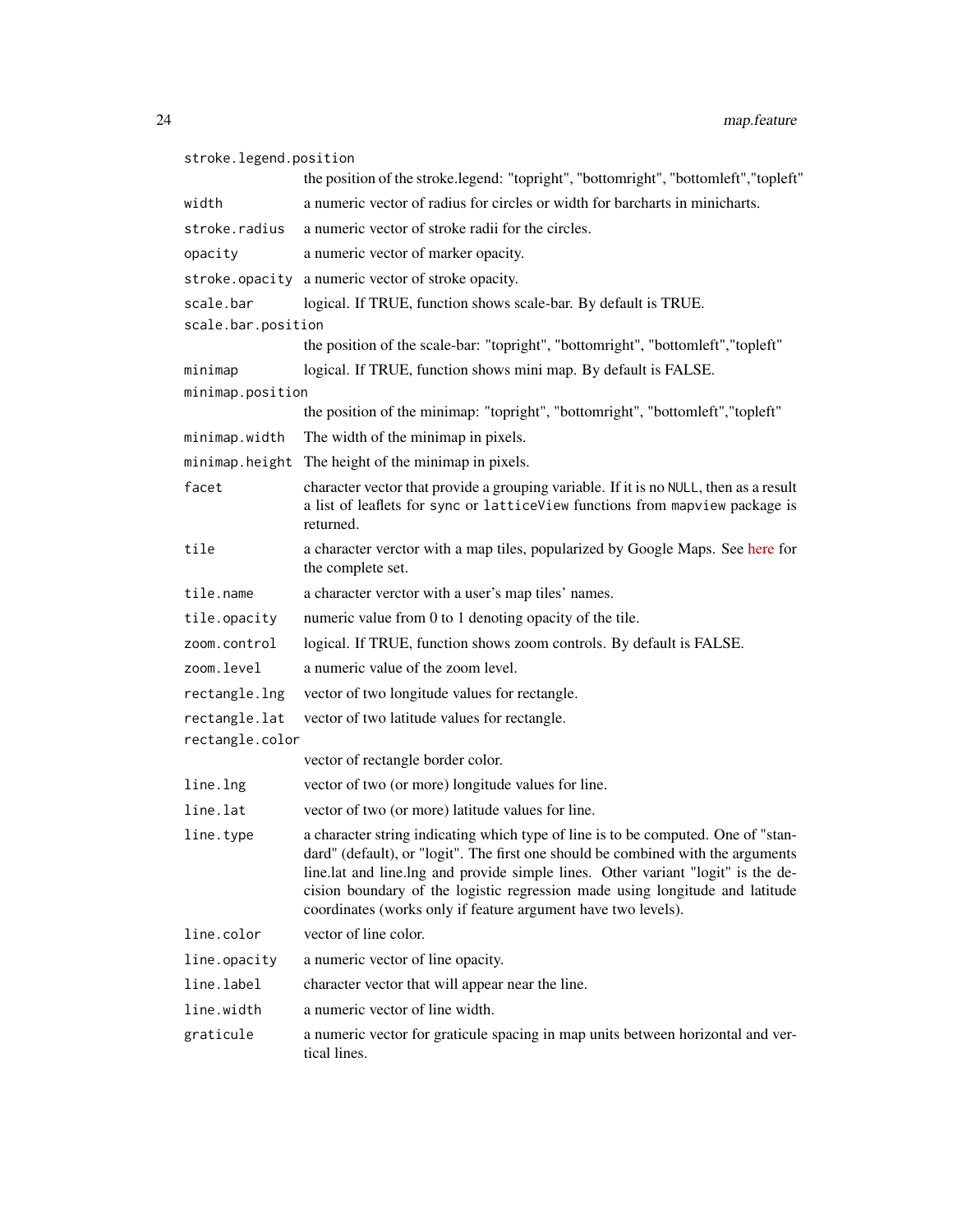<span id="page-24-0"></span>

| minichart        | citation from leaflet.minicharts package: "Possible values are "bar" for bar charts,<br>"pie" for pie charts, "polar-area" and "polar-radius"."                                                                                                                                                                                                                                       |
|------------------|---------------------------------------------------------------------------------------------------------------------------------------------------------------------------------------------------------------------------------------------------------------------------------------------------------------------------------------------------------------------------------------|
| minichart.data   | citation from leaflet.minicharts package: "A numeric matrix with number of<br>rows equal to the number of elements in lng or lat and number of column equal<br>to the number of variables to represent. If parameter time is set, the number of<br>rows must be equal to the length of lng times the number of unique time steps<br>in the data."                                     |
|                  | minichart. time citation from leaflet minicharts package: "A vector with length equal to the num-<br>ber of rows in chartdata and containing either numbers representing time indices<br>or dates or date times. Each unique value must appear as many times as the oth-<br>ers. This parameter can be used when one wants to represent the evolution of<br>some variables on a map." |
| minichart.labels |                                                                                                                                                                                                                                                                                                                                                                                       |
|                  | citation from leaflet.minicharts package: "Should values be displayed above<br>chart elements."                                                                                                                                                                                                                                                                                       |
| map.orientation  |                                                                                                                                                                                                                                                                                                                                                                                       |
|                  | a character verctor with values "Pacific" and "Atlantic". It distinguishes Pacific-<br>centered and Atlantic-centered maps. By default is "Pacific".                                                                                                                                                                                                                                  |
| radius           | deprecated argument                                                                                                                                                                                                                                                                                                                                                                   |

#### Author(s)

George Moroz <agricolamz@gmail.com>

### Examples

map.feature(c("Adyghe", "Russian"))

oto\_mangueanIC *Oto-Manguean Inflectional Class Database Language identifiers*

# Description

Language identifiers from Oto-Manguean Inflectional Class Database ([https://oto-manguean.](https://oto-manguean.surrey.ac.uk/) [surrey.ac.uk/](https://oto-manguean.surrey.ac.uk/)). This dataset is created for [oto\\_mangueanIC.feature](#page-25-1) function.

#### Usage

```
oto_mangueanIC
```
# Format

An object of class tbl\_df (inherits from tbl, data.frame) with 20 rows and 2 columns.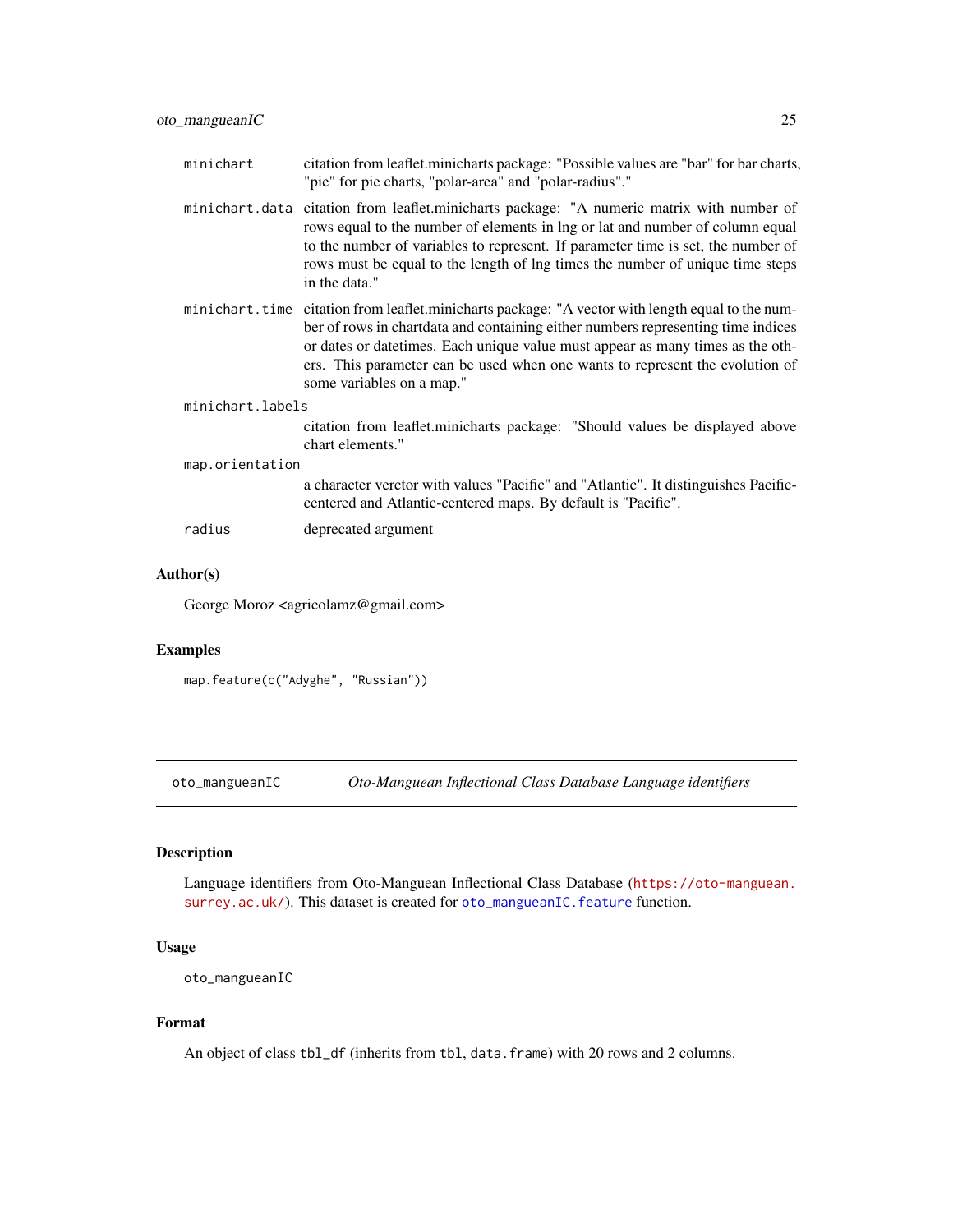<span id="page-25-0"></span>26 phoible to the contract of the contract of the contract of the contract of the contract of the contract of the contract of the contract of the contract of the contract of the contract of the contract of the contract of

#### Details

#' @format A data frame with 20 rows and 2 variables:

Language.name Languaeg names from Oto-Manguean Inflectional Class Database

language Language names from Glottolog database

<span id="page-25-1"></span>oto\_mangueanIC.feature

*Download Oto-Manguean Inflectional Class Database data*

# Description

This function downloads data from Oto-Manguean Inflectional Class Database ([https://oto-mangu](https://oto-manguean.surrey.ac.uk/)ean. [surrey.ac.uk/](https://oto-manguean.surrey.ac.uk/)) and creates a language column with the names from lingtypology database. You need the internet connection.

#### Usage

```
oto_mangueanIC.feature()
```
#### Author(s)

George Moroz <agricolamz@gmail.com>

#### See Also

[abvd.feature](#page-2-1), [afbo.feature](#page-3-1), [autotyp.feature](#page-6-1), [phoible.feature](#page-26-1), [sails.feature](#page-29-1), [uralex.feature](#page-31-1), [valpal.feature](#page-32-1), [wals.feature](#page-34-1)

[abvd.feature](#page-2-1), [afbo.feature](#page-3-1), [autotyp.feature](#page-6-1), [bivaltyp.feature](#page-7-1), [eurasianphonology.feature](#page-9-1), [phoible.feature](#page-26-1), [sails.feature](#page-29-1), [soundcomparisons.feature](#page-30-1), [uralex.feature](#page-31-1), [valpal.feature](#page-32-1), [vanuatu.feature](#page-33-1), [wals.feature](#page-34-1) # oto\_mangueanIC.feature()

phoible *Phoible glottolog - language correspondencies*

# Description

Language correspondencies for Phoible (<https://phoible.org/>). This dataset is created for phoible. feature function.

#### Usage

phoible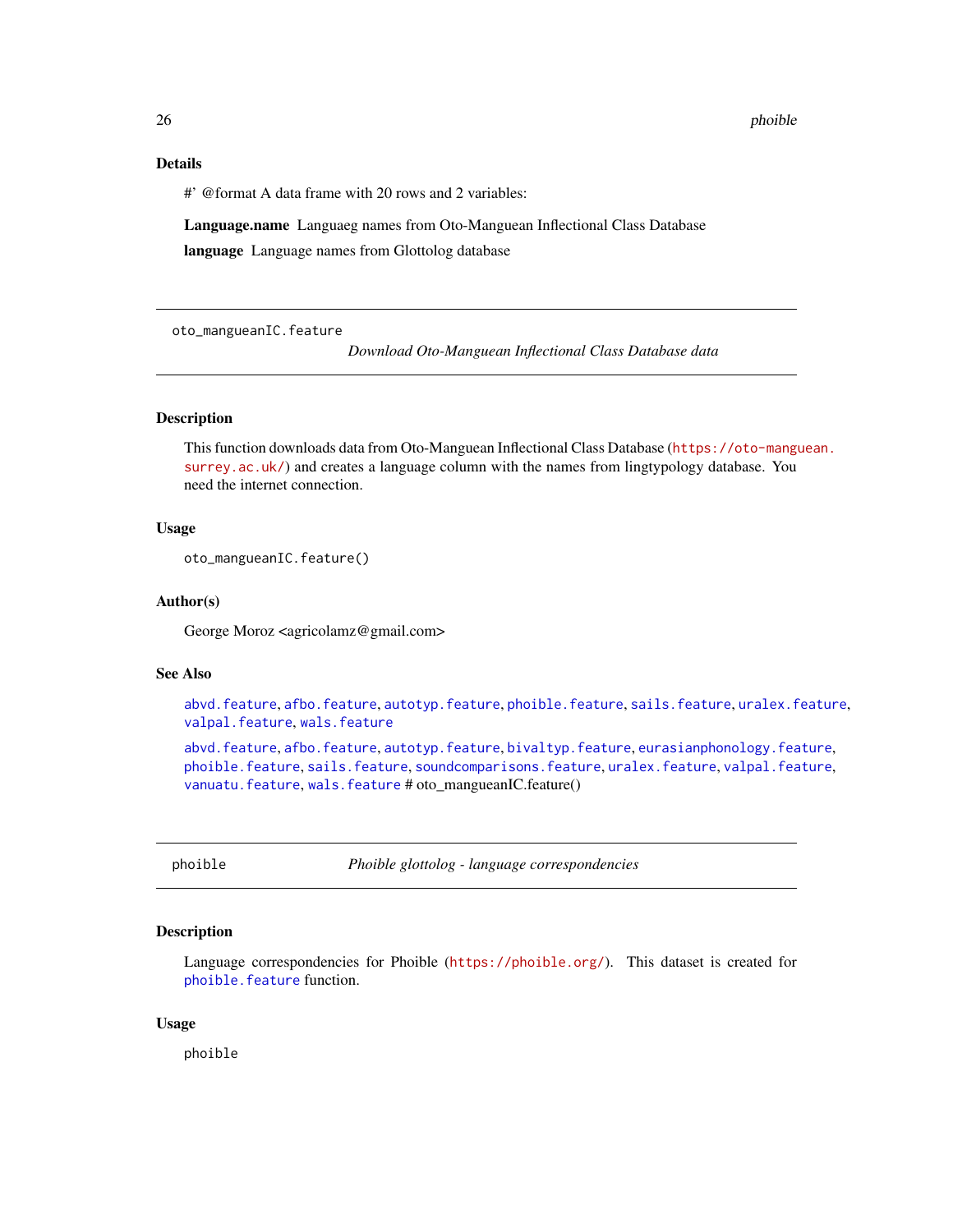#### <span id="page-26-0"></span>phoible.feature 27

# Format

A data frame with 2185 rows and 2 variables:

language language

Glottocode Glottocode

<span id="page-26-1"></span>phoible.feature *Download PHOIBLE data*

# Description

This function downloads data from PHOIBLE (<https://phoible.org/>) and changes language names to the names from lingtypology database. You need the internet connection.

#### Usage

phoible.feature(source = "all", na.rm = TRUE)

#### Arguments

| source | A character vector that define with a source names from PHOIBLE (possible                                      |
|--------|----------------------------------------------------------------------------------------------------------------|
|        | values: "all", "aa", "gm", "ph", "ra", "saphon", "spa", "upsid").                                              |
| na.rm  | Logical. If TRUE function removes all languages not available in lingtypology<br>database. By default is TRUE. |

# See Also

[abvd.feature](#page-2-1), [afbo.feature](#page-3-1), [autotyp.feature](#page-6-1), [bivaltyp.feature](#page-7-1), [eurasianphonology.feature](#page-9-1), [oto\\_mangueanIC.feature](#page-25-1), [sails.feature](#page-29-1), [soundcomparisons.feature](#page-30-1), [uralex.feature](#page-31-1), [valpal.feature](#page-32-1), [vanuatu.feature](#page-33-1), [wals.feature](#page-34-1)

[abvd.feature](#page-2-1), [afbo.feature](#page-3-1), [autotyp.feature](#page-6-1), [oto\\_mangueanIC.feature](#page-25-1), [sails.feature](#page-29-1), [uralex.feature](#page-31-1), [valpal.feature](#page-32-1), [wals.feature](#page-34-1)

# Examples

```
# phoible.feature()
```
# phoible.feature(c('consonants', 'vowels'), source = "UPSID")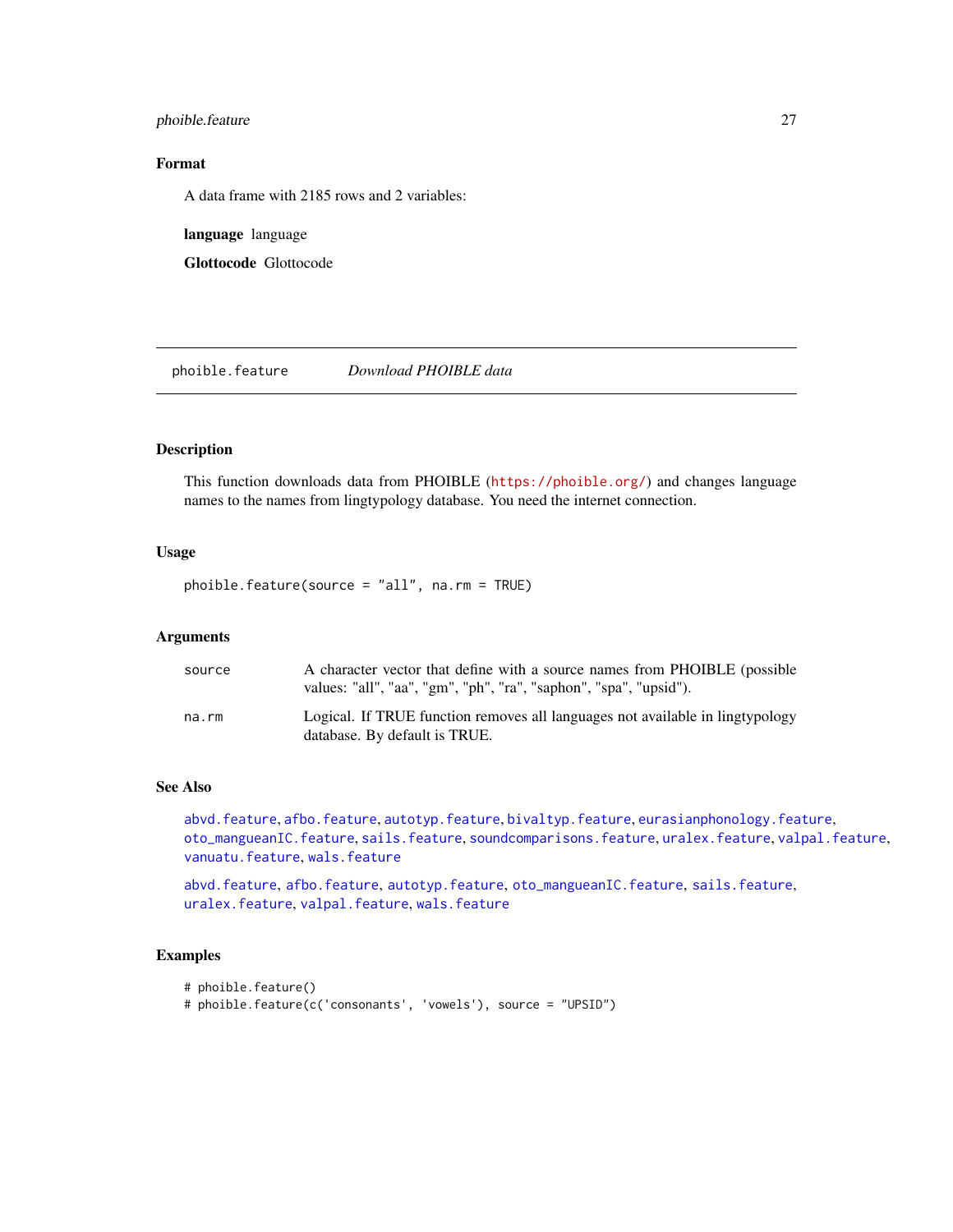<span id="page-27-0"></span>phonological\_profiles *Number of consonants and presence of ejectives*

# Description

Number of consonants and presence of ejectives

#### Usage

phonological\_profiles

#### Format

A data frame with 19 rows and 4 variables:

language language name

consonants number of consonants. Based on UPSID database.

vowels number of vowels. Based on UPSID database.

ejectives presence of ejective sounds.

tone presence of tone.

stress presence of stress.

long\_vowels presence of long vowels.

polygon.points\_fd *Get poligons from fixed distance circles around coordinates*

#### Description

This function is based on this answer: https://www.r-bloggers.com/merging-spatial-buffers-in-r/

# Usage

```
polygon.points_fd(latitude, longitude, width)
```
#### Arguments

| latitude  | numeric vector of latitudes                |
|-----------|--------------------------------------------|
| longitude | numeric vector of longitudes               |
| width     | radius for creating poligons around points |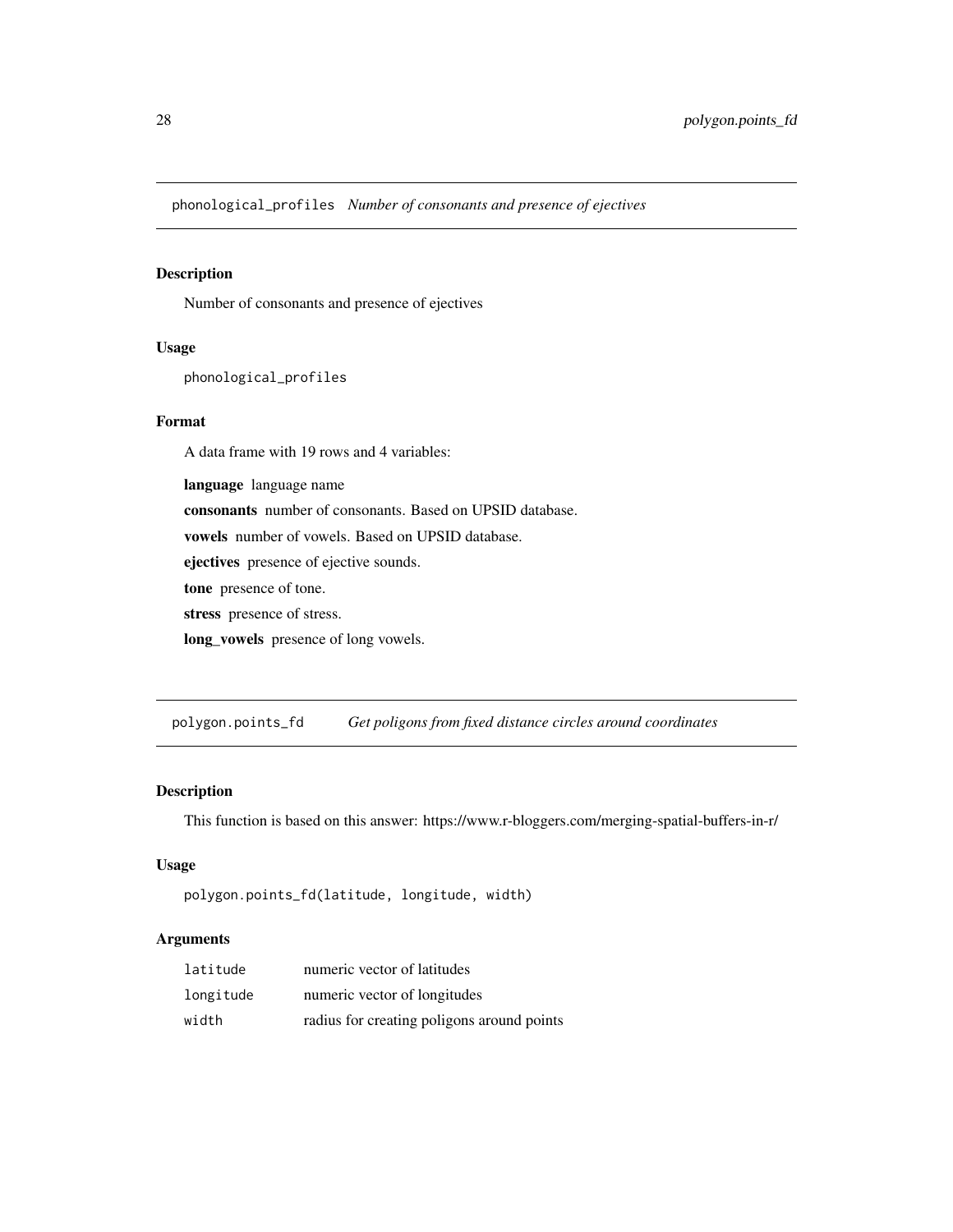<span id="page-28-0"></span>polygon.points\_kde *Get kernel density estimation poligon from coordinates*

# Description

This function is based on this answer: https://gis.stackexchange.com/a/203623/

# Usage

polygon.points\_kde(latitude, longitude, latitude.width, longitude.width)

# Arguments

| latitude        | numeric vector of latitudes                                                                                   |  |
|-----------------|---------------------------------------------------------------------------------------------------------------|--|
| longitude       | numeric vector of longitudes                                                                                  |  |
|                 | latitude width bandwidths for latitude values. Defaults to normal reference bandwidth (see<br>bandwidth.nrd). |  |
| longitude.width |                                                                                                               |  |
|                 | bandwidths for longitude values. Defaults to normal reference bandwidth (see<br>bandwidth.nrd).               |  |

|--|

# Description

List of all providers with their variations taken from leaflet package

# Usage

providers

# Format

A list of characters

# Source

[https://github.com/leaflet-extras/leaflet-providers/blob/master/leaflet-provide](https://github.com/leaflet-extras/leaflet-providers/blob/master/leaflet-providers.js)rs. [js](https://github.com/leaflet-extras/leaflet-providers/blob/master/leaflet-providers.js)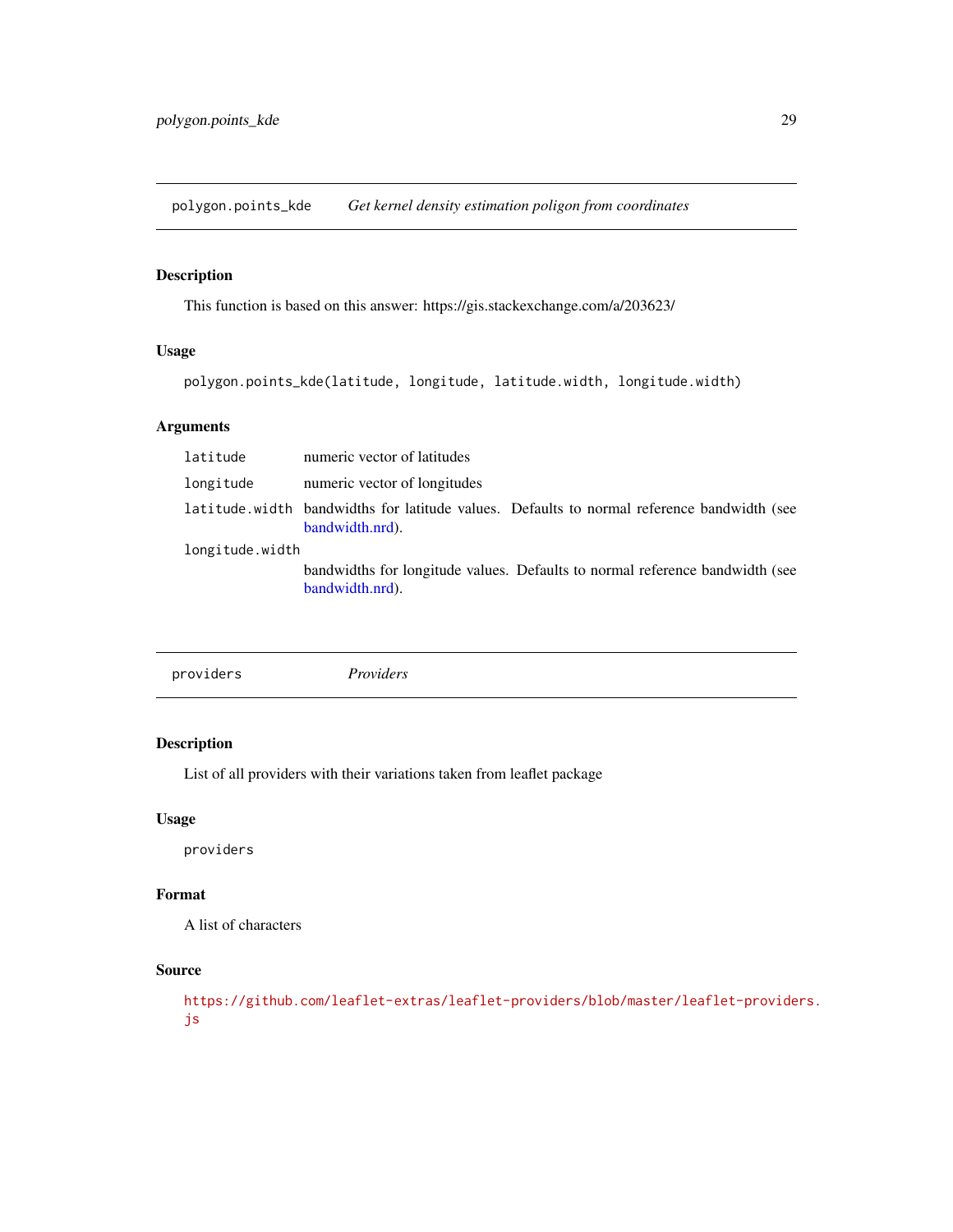<span id="page-29-1"></span><span id="page-29-0"></span>

This function downloads data from SAILS (<https://sails.clld.org/>) and changes language names to the names from lingtypology database. You need the internet connection.

#### Usage

sails.feature(features, na.rm = TRUE)

#### Arguments

| features | A character vector that define with a feature ids from SAILS (e. g. "and1",<br>" $\arg\exp(-1.3$ ").           |
|----------|----------------------------------------------------------------------------------------------------------------|
| na.rm    | Logical. If TRUE function removes all languages not available in lingtypology<br>database. By default is TRUE. |

#### See Also

[abvd.feature](#page-2-1), [afbo.feature](#page-3-1), [autotyp.feature](#page-6-1), [bivaltyp.feature](#page-7-1), [eurasianphonology.feature](#page-9-1), [oto\\_mangueanIC.feature](#page-25-1), [phoible.feature](#page-26-1), [soundcomparisons.feature](#page-30-1), [uralex.feature](#page-31-1), [valpal.feature](#page-32-1), [vanuatu.feature](#page-33-1), [wals.feature](#page-34-1)

[abvd.feature](#page-2-1), [afbo.feature](#page-3-1), [autotyp.feature](#page-6-1), [oto\\_mangueanIC.feature](#page-25-1), [phoible.feature](#page-26-1), [uralex.feature](#page-31-1), [valpal.feature](#page-32-1), [wals.feature](#page-34-1)

# Examples

# sails.feature(c("and1", "and11"))

soundcomparisons *SOUNDCOMPARISONS's Language identifiers*

# Description

Language identifiers from SOUNDCOMPARISONS (<https://soundcomparisons.com/>). This dataset is created for soundcomparisons. feature function.

#### Usage

soundcomparisons

# Format

An object of class data. frame with 556 rows and 3 columns.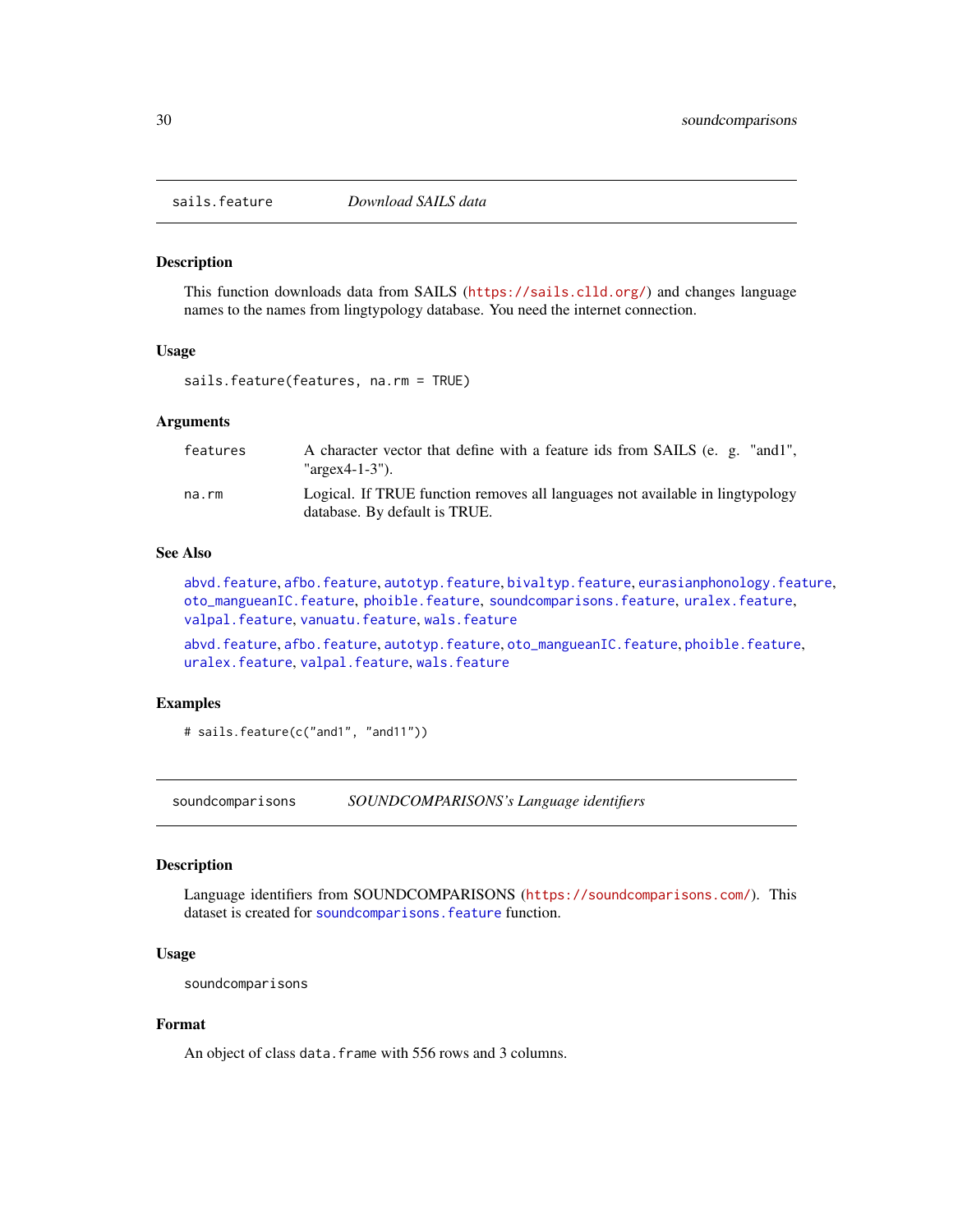#### <span id="page-30-0"></span>Details

#' @format A data frame with 556 rows and 2 variables:

LanguageName SOUNDCOMPARISONS language identifier

LanduageId Language Id

<span id="page-30-1"></span>soundcomparisons.feature

*Download SOUNDCOMPARISONS data*

#### Description

This function downloads data from SOUNDCOMPARISONS (<https://soundcomparisons.com/>) and changes language names to the names from lingtypology database. You need the internet connection.

#### Usage

soundcomparisons.feature(word)

#### Arguments

word A character vector that define with a feature ids from SOUNDCOMPARISONS (e. g. "one", "sharp\_fem", "near\_neut", "on\_the\_left", " I\_will\_give", "write\_ipv\_sg", "your\_pl\_pl").

#### See Also

[abvd.feature](#page-2-1), [afbo.feature](#page-3-1), [autotyp.feature](#page-6-1), [oto\\_mangueanIC.feature](#page-25-1), [phoible.feature](#page-26-1), [sails.feature](#page-29-1), [uralex.feature](#page-31-1), [valpal.feature](#page-32-1), [vanuatu.feature](#page-33-1), [eurasianphonology.feature](#page-9-1), [eurasianphonology.feature](#page-9-1)

[abvd.feature](#page-2-1), [afbo.feature](#page-3-1), [autotyp.feature](#page-6-1), [bivaltyp.feature](#page-7-1), [eurasianphonology.feature](#page-9-1), [oto\\_mangueanIC.feature](#page-25-1), [phoible.feature](#page-26-1), [sails.feature](#page-29-1), [uralex.feature](#page-31-1), [valpal.feature](#page-32-1), [vanuatu.feature](#page-33-1), [wals.feature](#page-34-1)

# Examples

# soundcomparisons.feature(c("sun", "house"))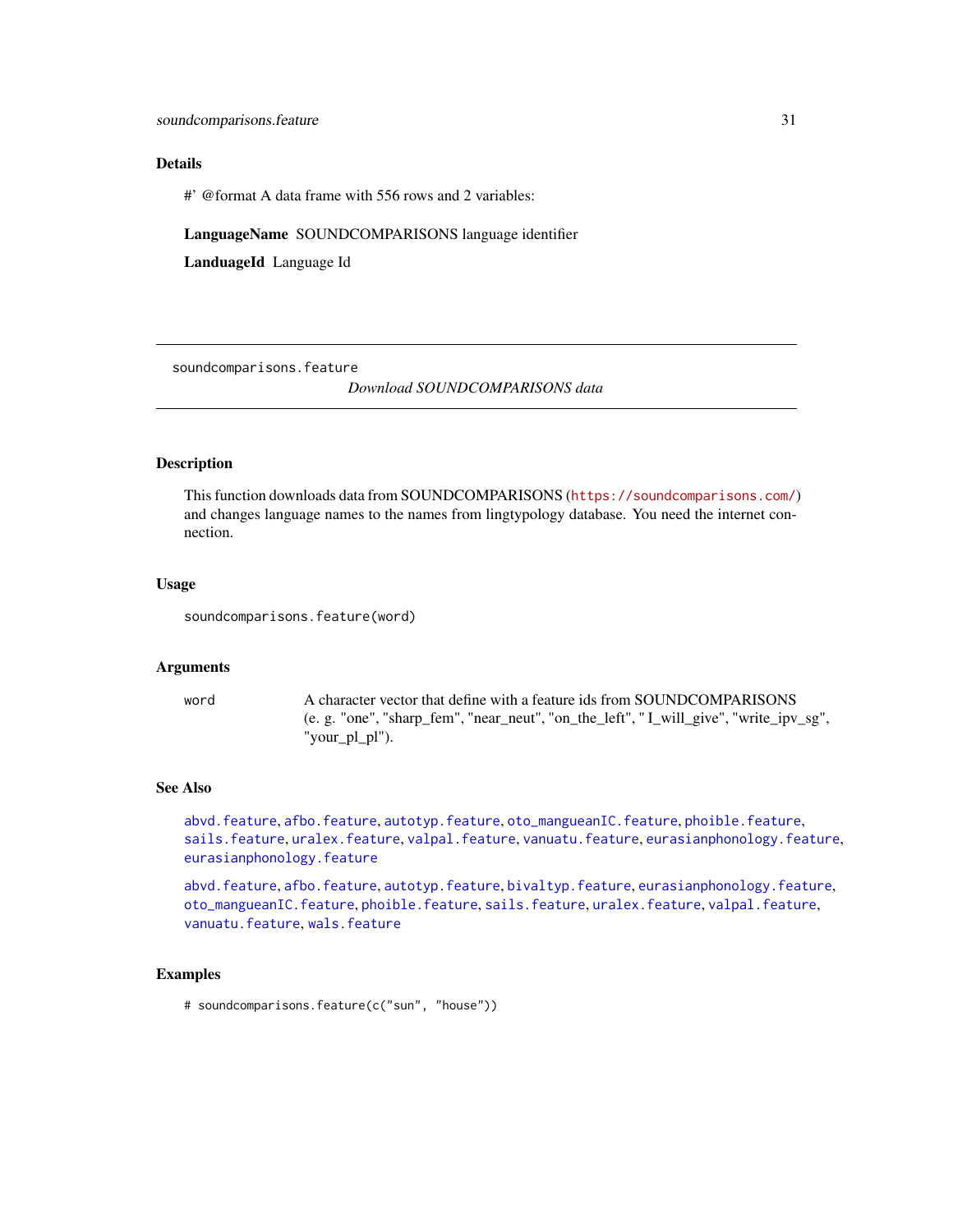<span id="page-31-0"></span>

Language identifiers from UraLex (<https://github.com/lexibank/uralex/>). This dataset is created for [uralex.feature](#page-31-1) function.

#### Usage

uralex

# Format

A data frame with 27 rows and 3 variables:

language language name from database

Glottocode Glottocodes

language2 language from lingtypology

<span id="page-31-1"></span>uralex.feature *Download UraLex data*

#### Description

This function downloads data from UraLex (https://github.com/lexibank/uralex/) and changes language names to the names from lingtypology database. You need the internet connection.

#### Usage

uralex.feature(na.rm = TRUE)

#### Arguments

na.rm Logical. If TRUE function removes all languages not available in lingtypology database. By default is TRUE.

# Author(s)

George Moroz <agricolamz@gmail.com>

#### See Also

[abvd.feature](#page-2-1), [afbo.feature](#page-3-1), [autotyp.feature](#page-6-1), [bivaltyp.feature](#page-7-1), [eurasianphonology.feature](#page-9-1), [oto\\_mangueanIC.feature](#page-25-1), [phoible.feature](#page-26-1), [sails.feature](#page-29-1), [soundcomparisons.feature](#page-30-1), [valpal.feature](#page-32-1), [vanuatu.feature](#page-33-1), [wals.feature](#page-34-1)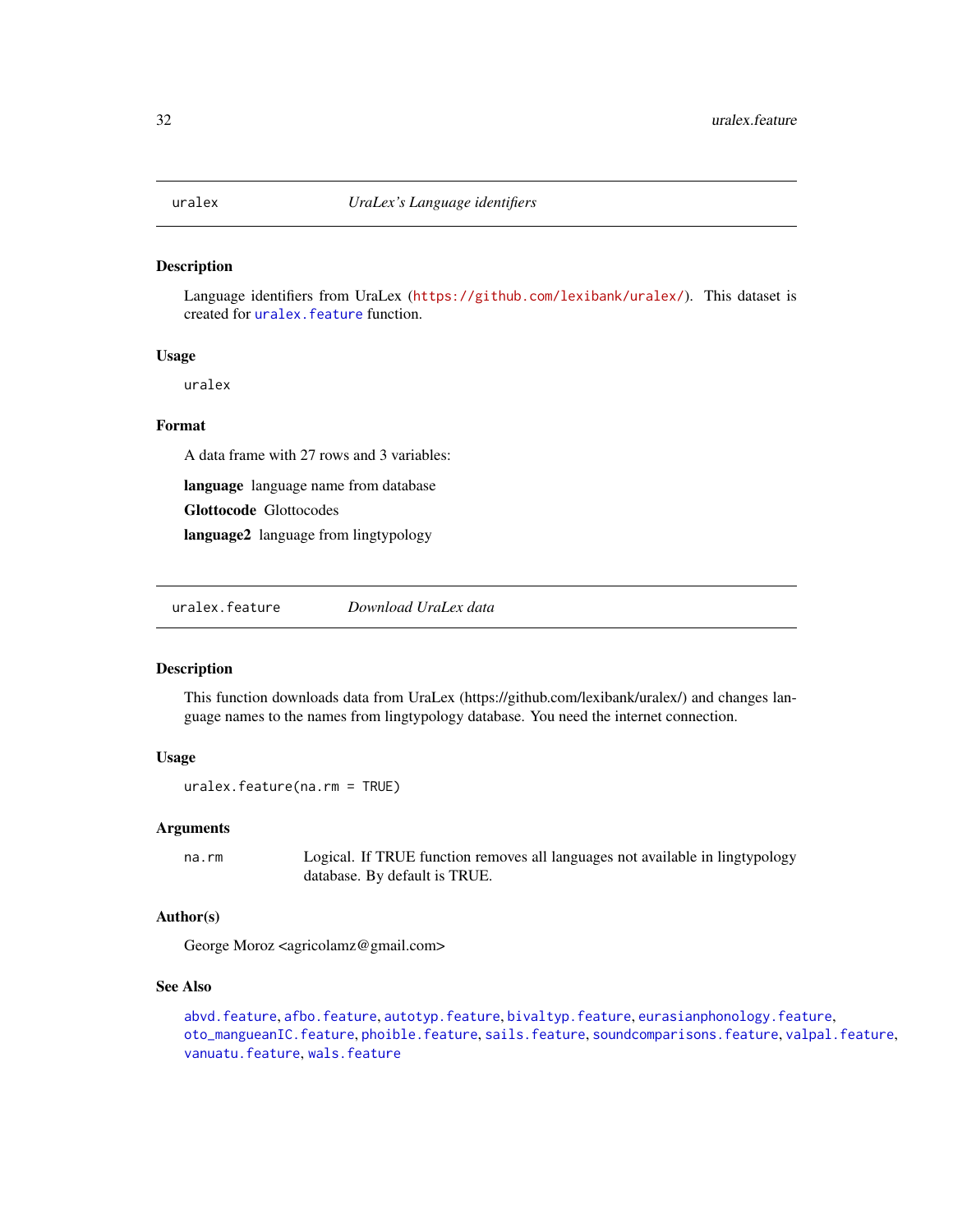#### <span id="page-32-0"></span>url.lang 33

#### Examples

# uralex.feature()

url.lang *Make a url-link to glottolog page for a language*

# Description

Takes any vector of languages and return links to glottolog pages.

#### Usage

 $url.lang(x, popup = "")$ 

#### Arguments

| $\mathbf{x}$ | A character vector of languages (can be written in lower case)                               |
|--------------|----------------------------------------------------------------------------------------------|
| popup        | character vector of strings that will appear in pop-up window of the function<br>map.feature |

# Author(s)

George Moroz <agricolamz@gmail.com>

#### Examples

```
url.lang('Korean')
url.lang(c('Gangou', 'Hachijo', 'Adyghe', 'Ganai'))
```
<span id="page-32-1"></span>valpal.feature *Download ValPaL data*

# Description

This function downloads data from ValPal (www.valpal.info/) and changes language names to the names from lingtypology database. You need the internet connection.

# Usage

```
valpal.feature(na.rm = FALSE)
```
#### Arguments

na.rm Logical. If TRUE function removes all languages not available in lingtypology database. By default is FALSE.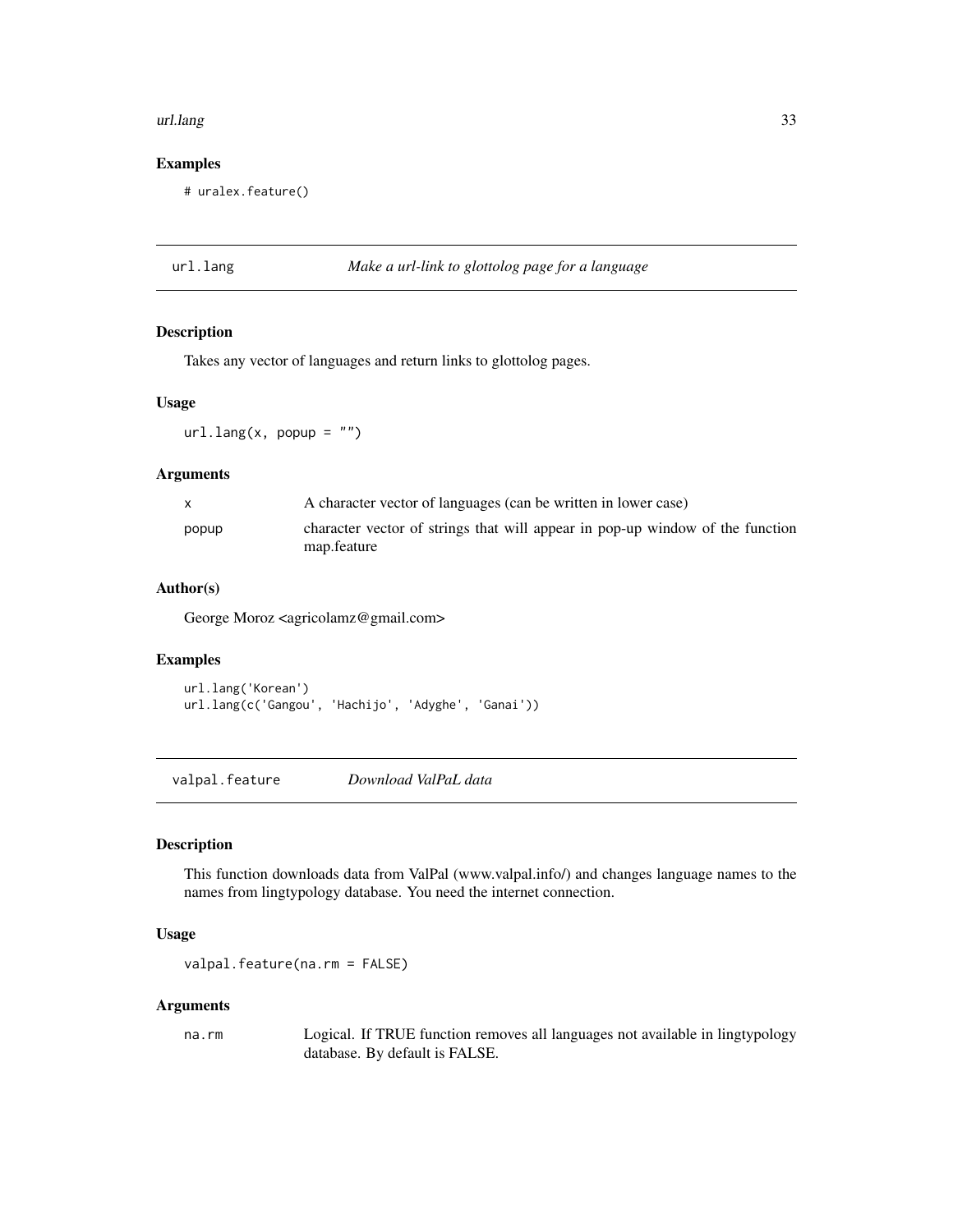#### Author(s)

George Moroz <agricolamz@gmail.com>

## See Also

[abvd.feature](#page-2-1), [afbo.feature](#page-3-1), [autotyp.feature](#page-6-1), [bivaltyp.feature](#page-7-1), [eurasianphonology.feature](#page-9-1), [oto\\_mangueanIC.feature](#page-25-1), [phoible.feature](#page-26-1), [sails.feature](#page-29-1), [soundcomparisons.feature](#page-30-1), [uralex.feature](#page-31-1), [vanuatu.feature](#page-33-1), [wals.feature](#page-34-1)

# Examples

# valpal.feature()

<span id="page-33-1"></span>vanuatu.feature *Download Vanuatu Voices data*

# Description

This function downloads data from Vanuatu Voices (<https://vanuatuvoices.clld.org/>). You need the internet connection.

#### Usage

vanuatu.feature(features, na.rm = TRUE)

#### Arguments

| features | A vector with parameters from Concepts (https://vanuatuvoices.clld.org/<br>parameters)                         |
|----------|----------------------------------------------------------------------------------------------------------------|
| na.rm    | Logical. If TRUE function removes all languages not available in lingtypology<br>database. By default is TRUE. |

# Author(s)

Mikhail Leonov

# See Also

```
abvd.feature, afbo.feature, autotyp.feature, bivaltyp.feature, eurasianphonology.feature,
oto_mangueanIC.feature, phoible.feature, sails.feature, soundcomparisons.feature, uralex.feature,
valpal.feature, wals.feature
```
<span id="page-33-0"></span>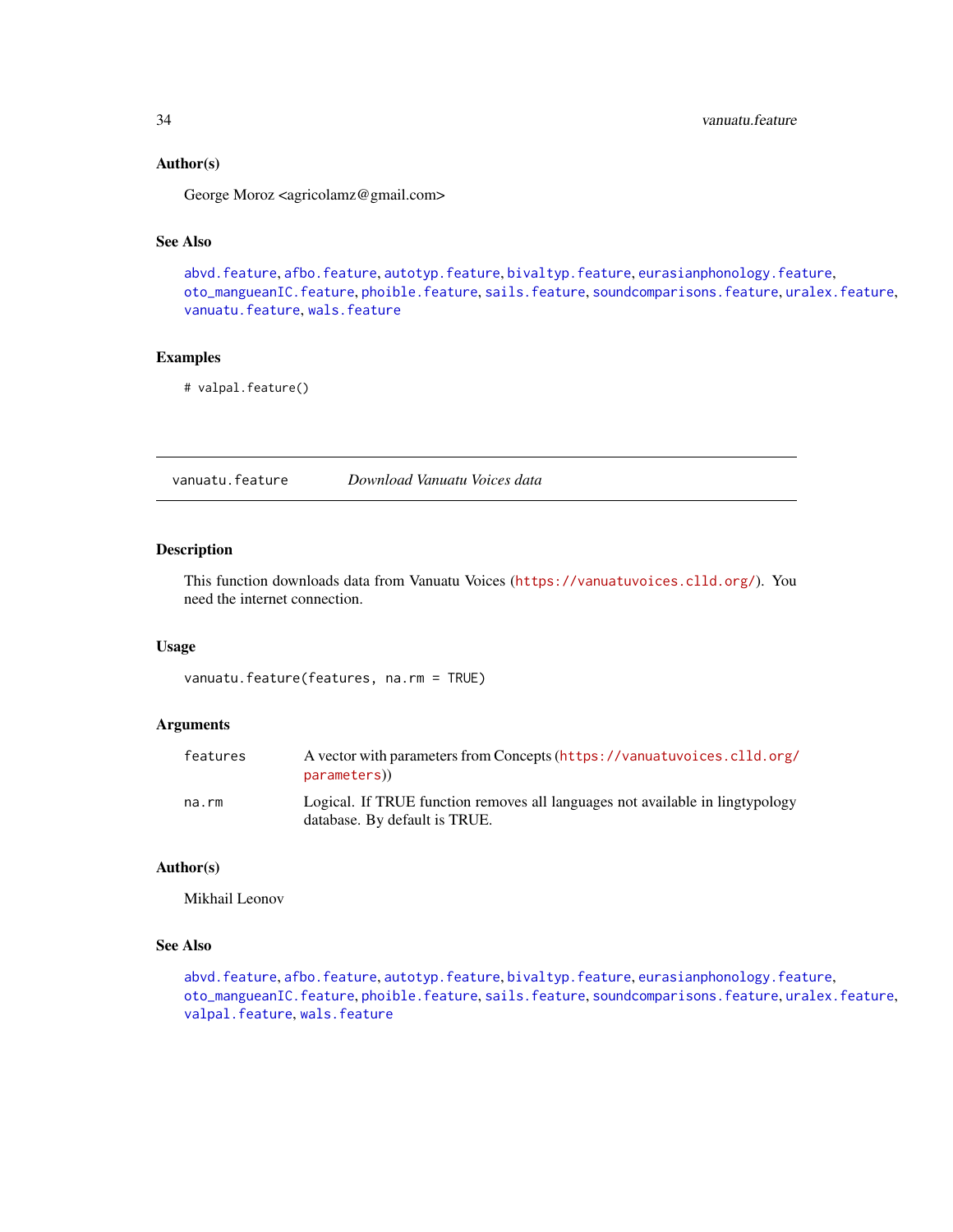<span id="page-34-0"></span>

Language identifiers from WALS (<https://wals.info/>). This dataset is created for [wals.feature](#page-34-1) function.

# Usage

wals

# Format

A data frame with 2950 rows and 2 variables:

wals.code WALS language identifier

glottocode Glottocode

<span id="page-34-1"></span>wals.feature *Download WALS data*

#### Description

This function downloads data from WALS (<https://wals.info/>) and changes language names to the names from lingtypology database. You need the internet connection.

#### Usage

```
wals.feature(features, na.rm = TRUE)
```
# Arguments

| features | A character vector that define with a feature ids from WALS (e.g. "1a", "21b"). |
|----------|---------------------------------------------------------------------------------|
| na.rm    | Logical. If TRUE function removes all languages not available in lingtypology   |
|          | database. By default is TRUE.                                                   |

# Author(s)

George Moroz <agricolamz@gmail.com>

# See Also

[abvd.feature](#page-2-1), [afbo.feature](#page-3-1), [autotyp.feature](#page-6-1), [bivaltyp.feature](#page-7-1), [eurasianphonology.feature](#page-9-1), [oto\\_mangueanIC.feature](#page-25-1), [phoible.feature](#page-26-1), [sails.feature](#page-29-1), [soundcomparisons.feature](#page-30-1), [uralex.feature](#page-31-1), [valpal.feature](#page-32-1), [vanuatu.feature](#page-33-1)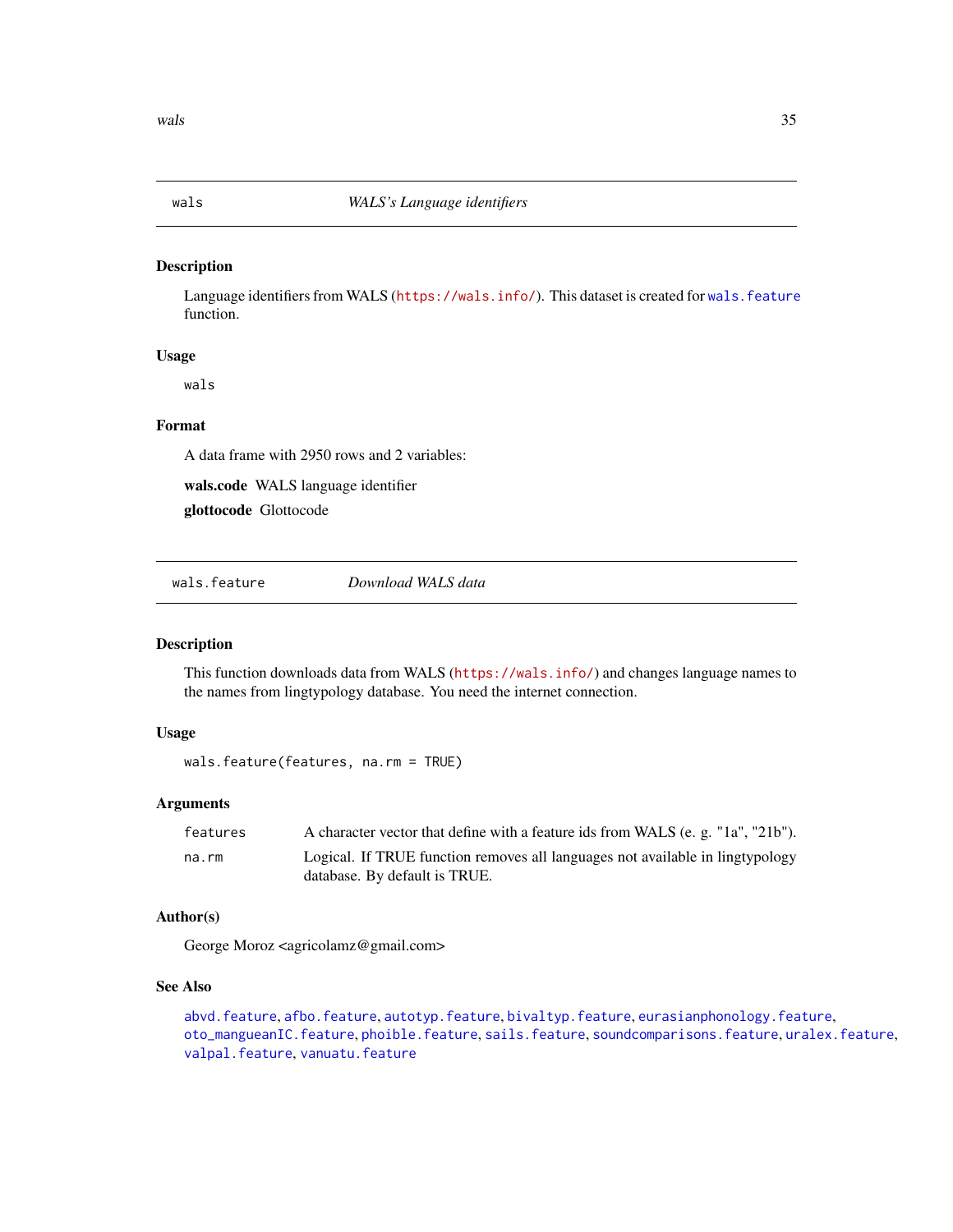36 wals.feature

# Examples

# wals.feature(c("1a", "20a"))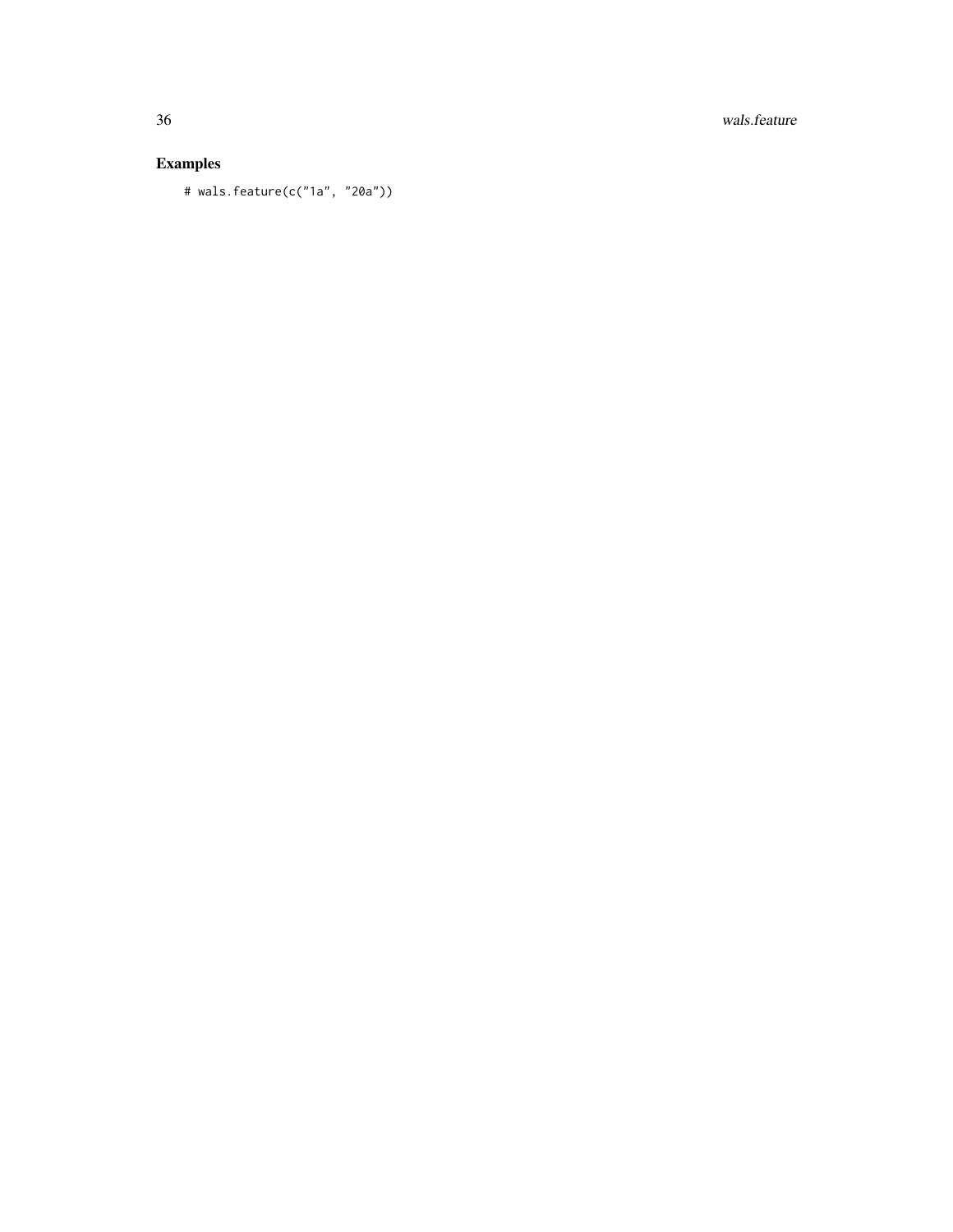# <span id="page-36-0"></span>**Index**

∗ datasets abvd, [3](#page-2-0) amap, [5](#page-4-0) autotyp, [7](#page-6-0) circassian, [9](#page-8-0) eurasianphonology, [9](#page-8-0) glottolog, [12](#page-11-0) oto\_mangueanIC, [25](#page-24-0) phoible, [26](#page-25-0) phonological\_profiles, [28](#page-27-0) providers, [29](#page-28-0) soundcomparisons, [30](#page-29-0) uralex, [32](#page-31-0) wals, [35](#page-34-0) %>% *(*imports*)*, [14](#page-13-0) %>%, *[14](#page-13-0)* abvd, [3](#page-2-0) abvd.feature, *[3](#page-2-0)*, [3,](#page-2-0) *[4](#page-3-0)*, *[8](#page-7-0)*, *[11](#page-10-0)*, *[26,](#page-25-0) [27](#page-26-0)*, *[30–](#page-29-0)[32](#page-31-0)*, *[34,](#page-33-0) [35](#page-34-0)* afbo.feature, *[4](#page-3-0)*, [4,](#page-3-0) *[8](#page-7-0)*, *[11](#page-10-0)*, *[26,](#page-25-0) [27](#page-26-0)*, *[30–](#page-29-0)[32](#page-31-0)*, *[34,](#page-33-0) [35](#page-34-0)* aff.lang, [5,](#page-4-0) *[6](#page-5-0)*, *[13](#page-12-0)[–16](#page-15-0)*, *[19](#page-18-0)* amap, [5](#page-4-0) area.lang, *[5](#page-4-0)*, [6,](#page-5-0) *[13](#page-12-0)[–16](#page-15-0)*, *[19](#page-18-0)* atlas.database, [6](#page-5-0) autotyp, [7](#page-6-0) autotyp.feature, *[4](#page-3-0)*, *[7](#page-6-0)*, [7,](#page-6-0) *[8](#page-7-0)*, *[11](#page-10-0)*, *[26,](#page-25-0) [27](#page-26-0)*, *[30](#page-29-0)[–32](#page-31-0)*, *[34,](#page-33-0) [35](#page-34-0)* bandwidth.nrd, *[22,](#page-21-0) [23](#page-22-0)*, *[29](#page-28-0)* bivaltyp.feature, *[4](#page-3-0)*, *[8](#page-7-0)*, [8,](#page-7-0) *[11](#page-10-0)*, *[26,](#page-25-0) [27](#page-26-0)*, *[30–](#page-29-0)[32](#page-31-0)*, *[34,](#page-33-0) [35](#page-34-0)* circassian, [9](#page-8-0) colorNumeric, *[11](#page-10-0)*, *[23](#page-22-0)* eurasianphonology, [9](#page-8-0) eurasianphonology.feature, *[4](#page-3-0)*, *[8,](#page-7-0) [9](#page-8-0)*, [10,](#page-9-0) *[26,](#page-25-0)*

*[27](#page-26-0)*, *[30](#page-29-0)[–32](#page-31-0)*, *[34,](#page-33-0) [35](#page-34-0)*

ggmap.feature, [11](#page-10-0) glottolog, [12](#page-11-0) gltc.iso, [13](#page-12-0) gltc.lang, [13](#page-12-0) imports, [14](#page-13-0) is.glottolog, [14](#page-13-0) iso.gltc, [15](#page-14-0) iso.lang, *[5,](#page-4-0) [6](#page-5-0)*, [16,](#page-15-0) *[19](#page-18-0)* lang.aff, [16,](#page-15-0) *[17,](#page-16-0) [18](#page-17-0)* lang.gltc, [17](#page-16-0) lang.iso, *[17](#page-16-0)*, [18](#page-17-0) lat.lang, *[5,](#page-4-0) [6](#page-5-0)*, *[13](#page-12-0)[–16](#page-15-0)*, [18,](#page-17-0) *[19](#page-18-0)* long.lang, *[5,](#page-4-0) [6](#page-5-0)*, *[13](#page-12-0)[–16](#page-15-0)*, *[19](#page-18-0)*, [19](#page-18-0) map.feature, [20](#page-19-0) oto\_mangueanIC, [25](#page-24-0) oto\_mangueanIC.feature, *[4](#page-3-0)*, *[8](#page-7-0)*, *[11](#page-10-0)*, *[25](#page-24-0)*, [26,](#page-25-0) *[27](#page-26-0)*, *[30](#page-29-0)[–32](#page-31-0)*, *[34,](#page-33-0) [35](#page-34-0)* phoible, [26](#page-25-0) phoible.feature, *[4](#page-3-0)*, *[8](#page-7-0)*, *[11](#page-10-0)*, *[26](#page-25-0)*, [27,](#page-26-0) *[30](#page-29-0)[–32](#page-31-0)*, *[34,](#page-33-0) [35](#page-34-0)* phonological\_profiles, [28](#page-27-0) polygon.points\_fd, [28](#page-27-0) polygon.points\_kde, [29](#page-28-0) providers, [29](#page-28-0) sails.feature, *[4](#page-3-0)*, *[8](#page-7-0)*, *[11](#page-10-0)*, *[26,](#page-25-0) [27](#page-26-0)*, [30,](#page-29-0) *[31,](#page-30-0) [32](#page-31-0)*, *[34,](#page-33-0) [35](#page-34-0)* soundcomparisons, [30](#page-29-0) soundcomparisons.feature, *[4](#page-3-0)*, *[8](#page-7-0)*, *[11](#page-10-0)*, *[26,](#page-25-0) [27](#page-26-0)*, *[30](#page-29-0)*, [31,](#page-30-0) *[32](#page-31-0)*, *[34,](#page-33-0) [35](#page-34-0)* uralex, [32](#page-31-0) uralex.feature, *[4](#page-3-0)*, *[8](#page-7-0)*, *[11](#page-10-0)*, *[26,](#page-25-0) [27](#page-26-0)*, *[30](#page-29-0)[–32](#page-31-0)*, [32,](#page-31-0) *[34,](#page-33-0) [35](#page-34-0)* url.lang, [33](#page-32-0)